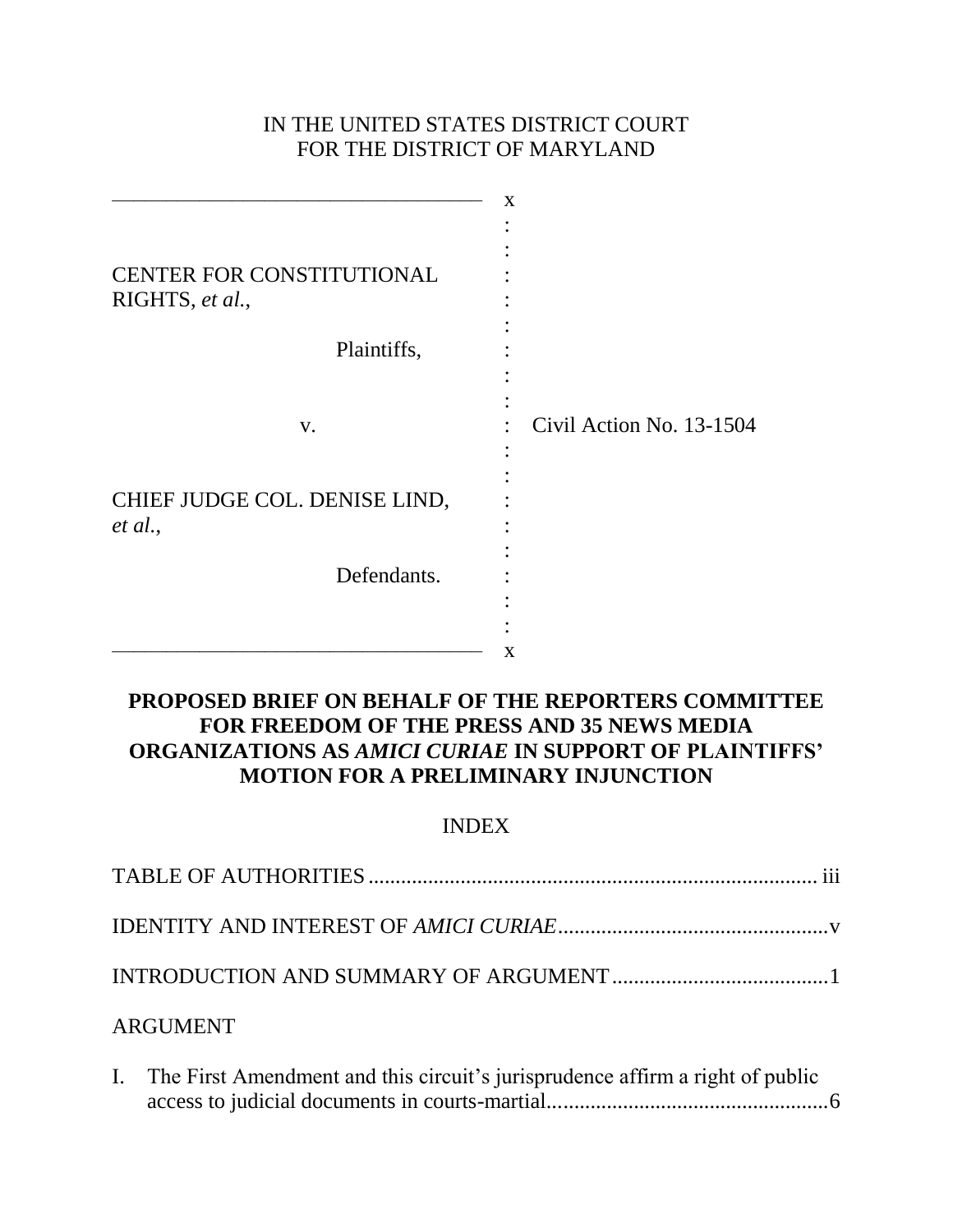| A. It is well established that open judicial proceedings provide accountability |
|---------------------------------------------------------------------------------|
| B. The interest in open proceedings extends to courts-martial documents and     |
| C. The public policy implications of secrecy highlight the importance of a      |
|                                                                                 |
| .25                                                                             |
|                                                                                 |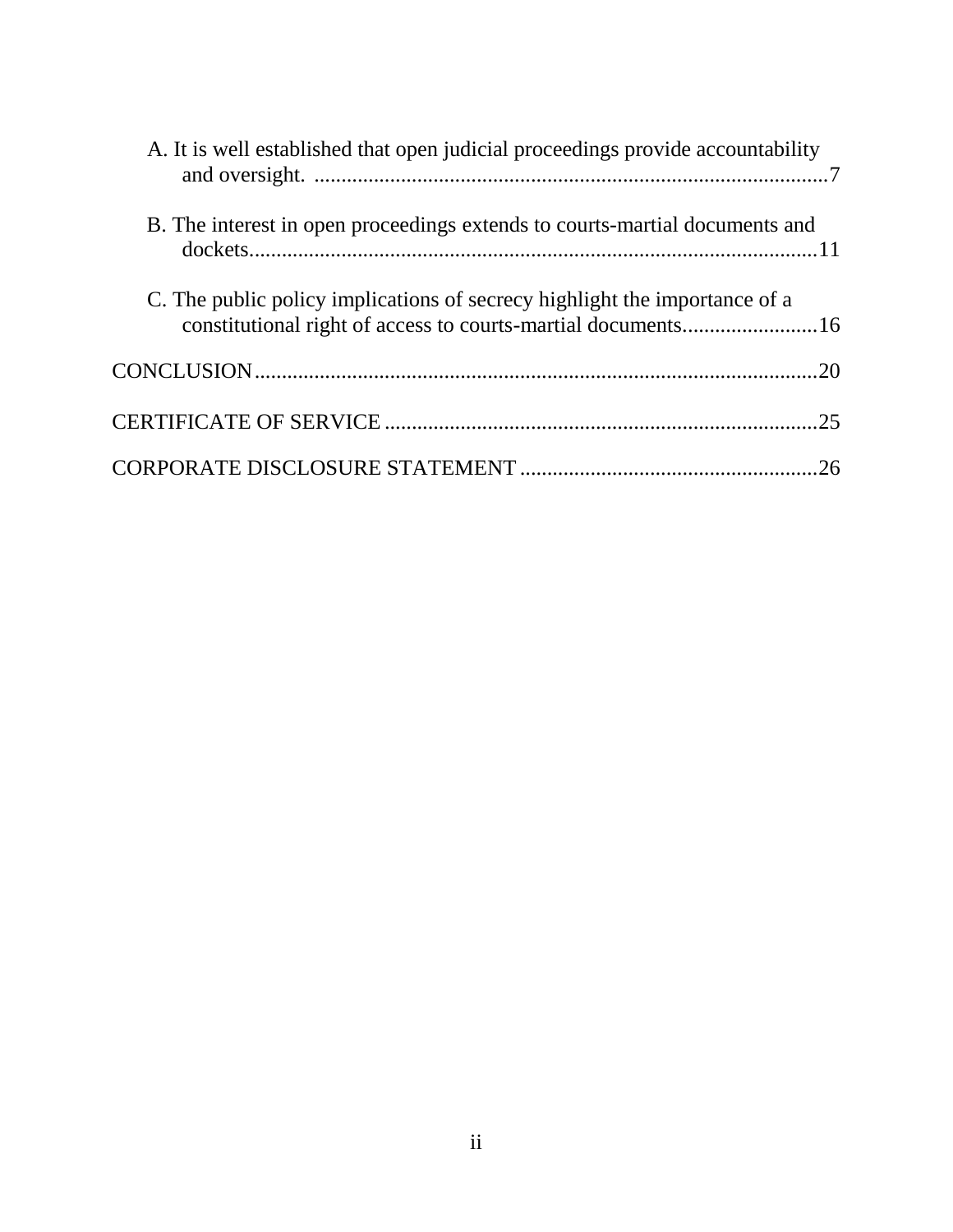# **TABLE OF AUTHORITIES**

| ABC, Inc. v. Powell,                                                        |
|-----------------------------------------------------------------------------|
|                                                                             |
| Globe Newspaper Co. v. Superior Court,                                      |
|                                                                             |
| Hartford Courant Co. v. Pellegrino,                                         |
|                                                                             |
| In re $N.Y.$ Times $Co.$ ,                                                  |
|                                                                             |
| In re Providence Journal Co., Inc.,                                         |
|                                                                             |
| In re Washington Post Co.,                                                  |
|                                                                             |
| N.Y. Times Co. v. United States,                                            |
|                                                                             |
| Nixon v. Warner Communications, Inc.,                                       |
|                                                                             |
| Press-Enterprise Co. v. Superior Court,                                     |
|                                                                             |
| Press-Enterprise Co. v. Superior Court,                                     |
|                                                                             |
| Press-Enterprise Co. v. Superior Court,                                     |
|                                                                             |
| Richmond Newspapers, Inc. v. Virginia,                                      |
|                                                                             |
| Union Oil Co. v. Leavell,                                                   |
|                                                                             |
| United States v. Hershey,                                                   |
|                                                                             |
| United States v. Ortiz,                                                     |
|                                                                             |
| United States v. Progressive, Inc., 467 F. Supp. 990, reh'g denied,         |
| 486 F. Supp. 5 (W.D. Wis.), appeal dismissed, 610 F.2d 819 (7th Cir. 1979)5 |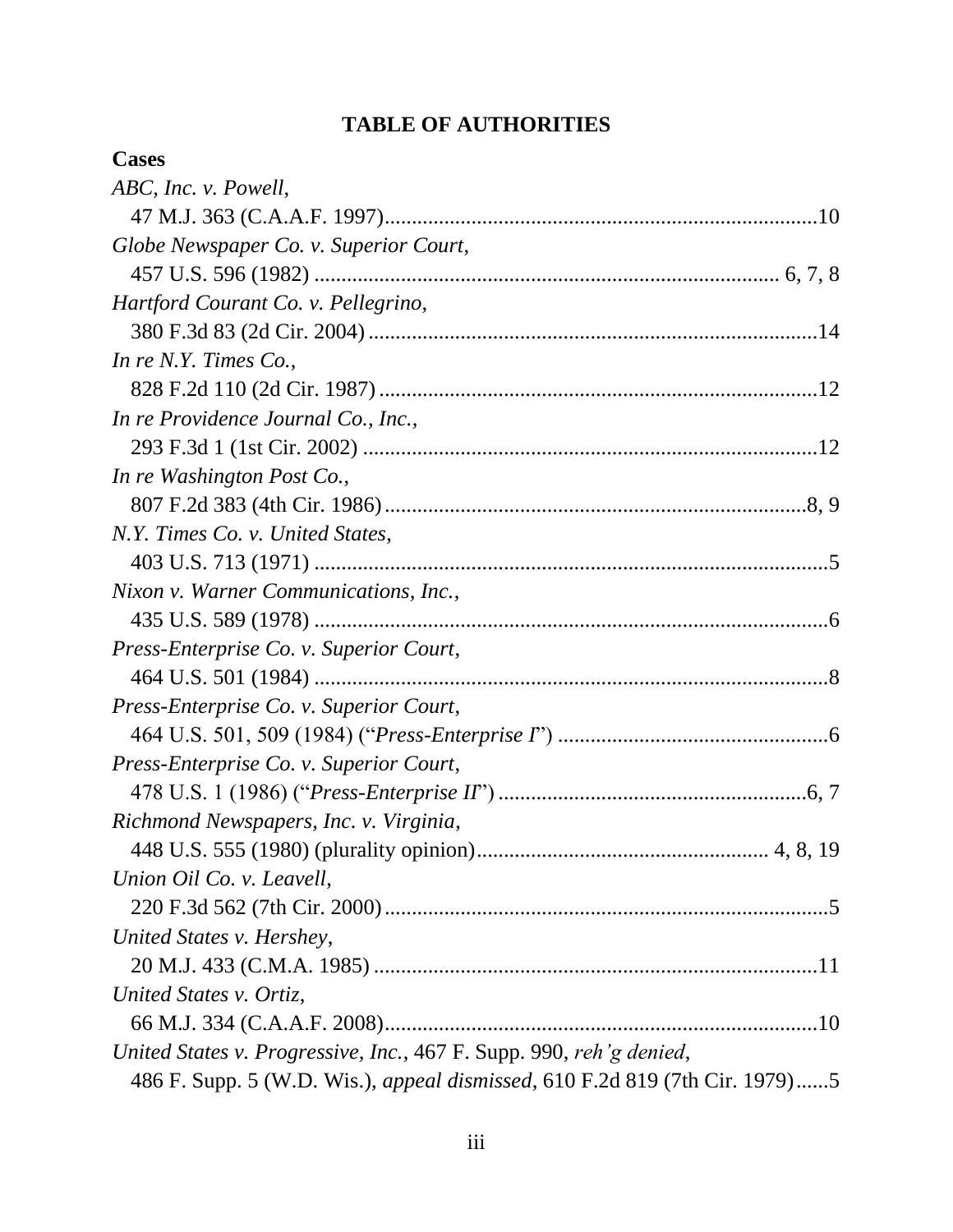| United States v. Scott,                                                        |
|--------------------------------------------------------------------------------|
|                                                                                |
| United States v. Travers,                                                      |
|                                                                                |
| United States v. Valenti,                                                      |
|                                                                                |
| Wash. Post v. Robinson,                                                        |
|                                                                                |
| <b>Other Authorities</b>                                                       |
| Barr, Rep. Mike Rogers: Execute WikiLeaks Leaker,                              |
|                                                                                |
| Carr, In Leak Case, State Secrecy in Plain Sight, N.Y. Times, March 25, 2013 2 |
| Fantz, Through Supporters, Bradley Manning Still Fights, CNN.com17             |
| Glantz, Jailed Soldier Has Support of Resisters,                               |
|                                                                                |
| The Guardian, Bradley Manning Trial: Read the Documents Released by the        |
|                                                                                |
| O'Brien, Pfc. Bradley E. Manning's Statement for the Providence Inquiry3       |
| Rehnquist, Sunshine in the Third Branch, 16 Washburn L.J. 559 (1977)7          |
| Ryan, WikiLeaks' Disclosure of Documents Sows Seeds for Next Terrorist Attack, |
|                                                                                |
| Savage, Army Analyst Celebrated As Antiwar Hero,                               |
|                                                                                |
| Shane, Accused Soldier Stays in Brig As WikiLeaks Link Is Sought,              |
|                                                                                |
| Sledge, Alexa O'Brien Is Bradley Manning Trial's One-Woman Court Records       |
|                                                                                |
| Tate, Pentagon Finally Releases Some Pre-trial Documents From Bradley          |
|                                                                                |
| U.S. Army, Freedom of Information Act Electronic Reading Room 3                |
| <b>Rules</b>                                                                   |
|                                                                                |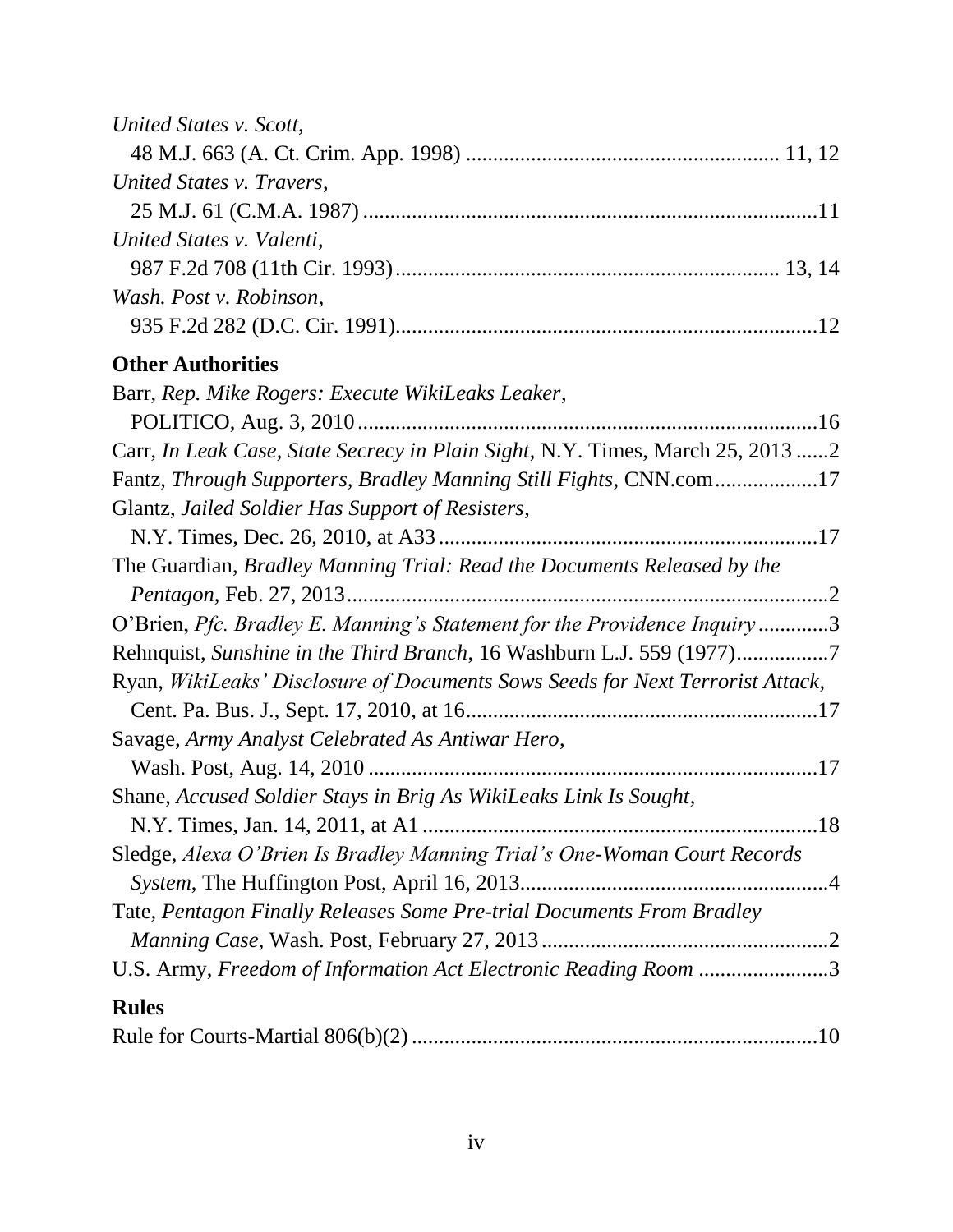#### **IDENTITY AND INTEREST OF** *AMICI CURIAE*

The Reporters Committee for Freedom of the Press is a voluntary, unincorporated association of reporters and editors that works to defend the First Amendment rights and freedom of information interests of the news media. The Reporters Committee has provided representation, guidance and research in First Amendment and Freedom of Information Act litigation since 1970.

ABC, Inc., alone and through its subsidiaries, owns and operates, inter alia, ABC News, abcnews.com and local broadcast television stations, including WABC-TV in New York City, which regularly gather and report news to the public. Programs produced and disseminated by ABC News include "World News with Diane Sawyer," "20/20," "Nightline," "Good Morning America" and "This Week."

Allbritton Communications Company is the parent company of entities operating ABC-affiliated television stations in the following markets: Washington, D.C.; Harrisburg, Pa.; Birmingham, Ala.; Little Rock, Ark.; Tulsa, Okla.; and Lynchburg, Va. In Washington, it operates broadcast station WJLA-TV, the 24 hour local news service, NewsChannel 8 and the news websites WJLA.com and TBD.com. An affiliated company operates the ABC affiliate in Charleston, S.C.

With some 500 members, American Society of News Editors ("ASNE") is an organization that includes directing editors of daily newspapers throughout the

v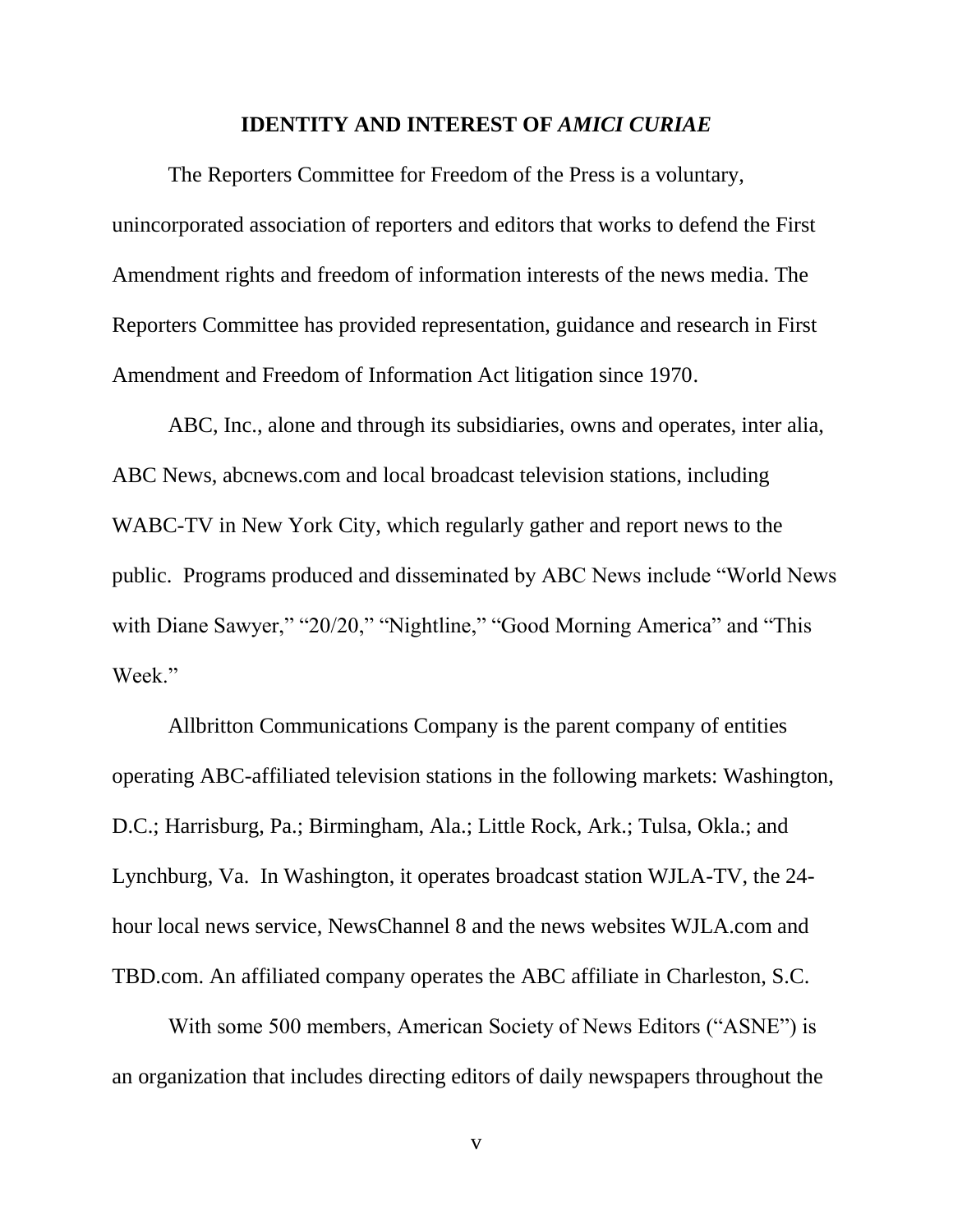Americas. ASNE changed its name in April 2009 to American Society of News Editors and approved broadening its membership to editors of online news providers and academic leaders. Founded in 1922 as American Society of Newspaper Editors, ASNE is active in a number of areas of interest to top editors with priorities on improving freedom of information, diversity, readership and the credibility of newspapers.

The Associated Press ("AP") is a news cooperative organized under the Notfor-Profit Corporation Law of New York, and owned by its 1,500 U.S. newspaper members. The AP's members and subscribers include the nation's newspapers, magazines, broadcasters, cable news services and Internet content providers. The AP operates from 300 locations in more than 100 countries. On any given day, AP's content can reach more than half of the world's population.

The Association of American Publishers, Inc. ("AAP") is the national trade association of the U.S. book publishing industry. AAP's members include most of the major commercial book publishers in the United States, as well as smaller and nonprofit publishers, university presses and scholarly societies. AAP members publish hardcover and paperback books in every field, educational materials for the elementary, secondary, postsecondary and professional markets, scholarly journals, computer software and electronic products and services. The Association

vi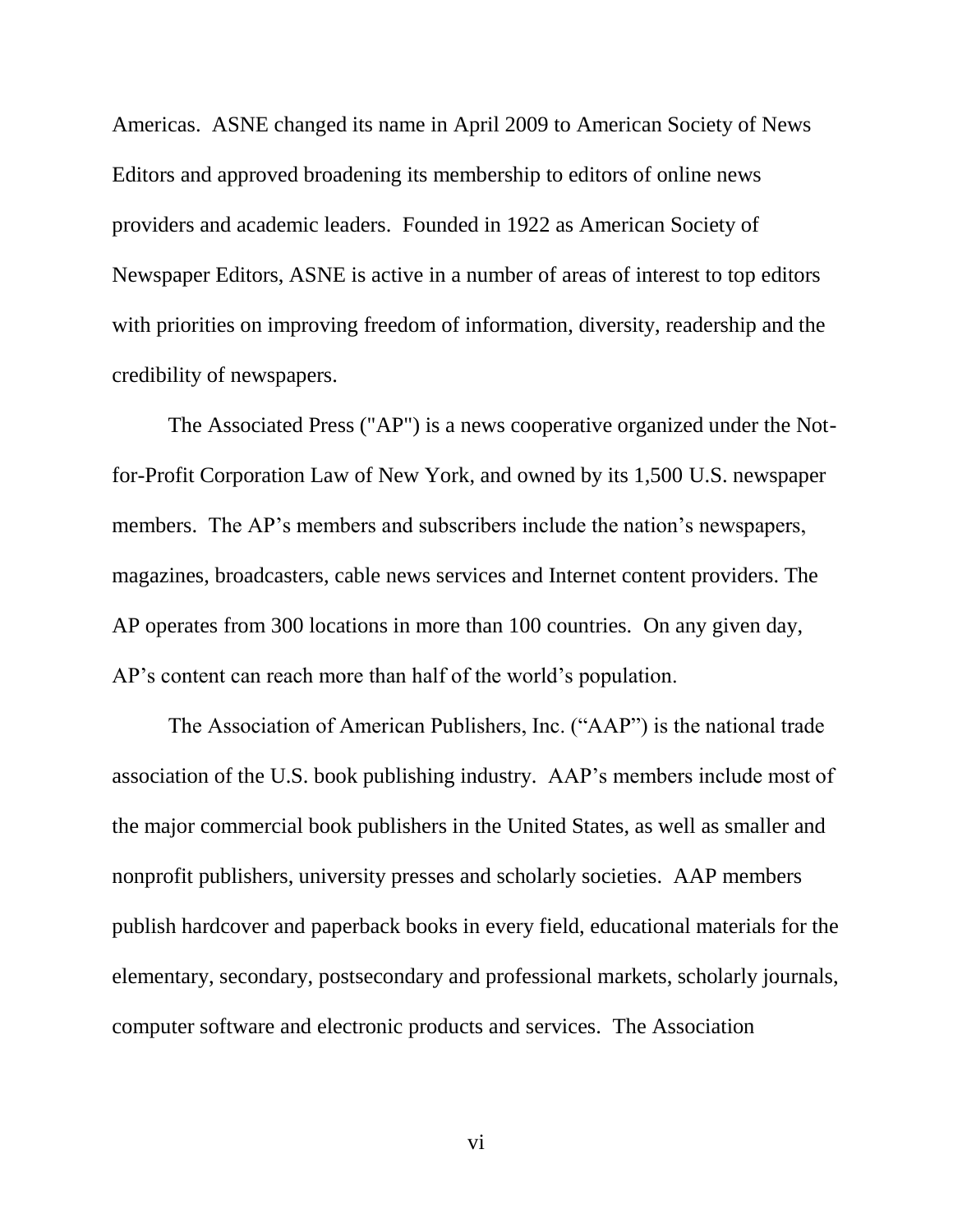represents an industry whose very existence depends upon the free exercise of rights guaranteed by the First Amendment.

Cable News Network, Inc. ("CNN"), a division of Turner Broadcasting System, Inc., a Time Warner Company, is the most trusted source for news and information. Its reach extends to the following: nine cable and satellite television networks; one private place-based network; two radio networks; wireless devices around the world; CNN Digital Network, the No. 1 network of news websites in the United States; CNN Newsource, the world's most extensively syndicated news service; and strategic international partnerships within both television and the digital media.

The California Newspaper Publishers Association ("CNPA") is a nonprofit trade association representing the interests of nearly 850 daily, weekly and student newspapers throughout California. For over 130 years, CNPA has worked to protect and enhance the freedom of speech guaranteed to all citizens and to the press by the First Amendment of the United States Constitution and Article 1, Section 2 of the California Constitution. CNPA has dedicated its efforts to protect the free flow of information concerning government institutions in order for newspapers to fulfill their constitutional role in our democratic society and to advance the interest of all Californians in the transparency of government operations.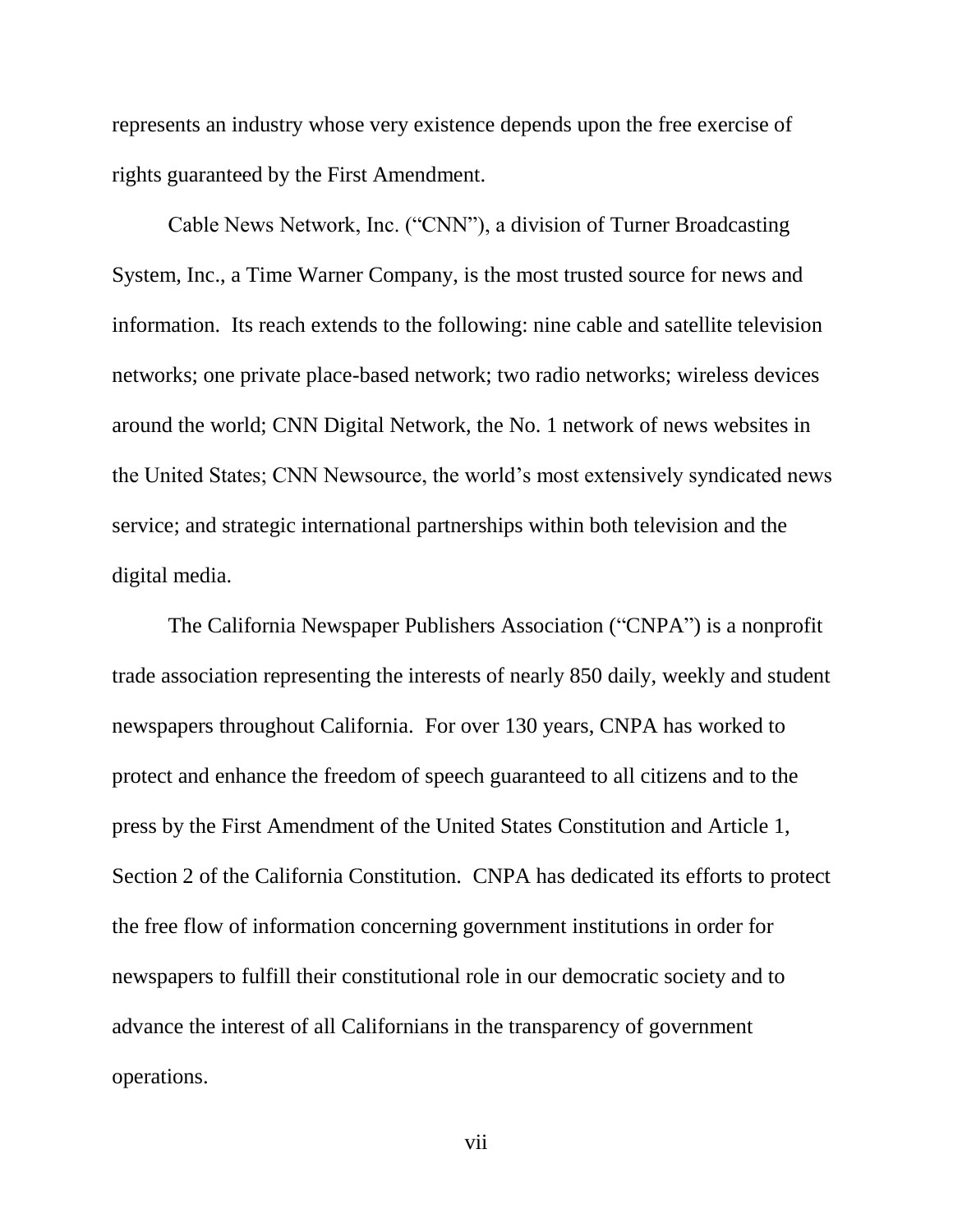California Newspapers Partnership is the publisher of more than two dozen daily newspapers and many weekly newspapers throughout California, including the *San Jose Mercury News*, *Oakland Tribune*, *Contra Costa Times*, *Marin Independent Journal*, *Santa Cruz Sentinel*, *Pasadena Star-News*, *San Gabriel Valley Tribune*, and many others. It is a general partnership operated by Digital First Media, and includes Media News Group, Stephens Media, LLC, and Gannett Company, Inc. It is one of the largest news-gathering and reporting enterprises in California.

Dow Jones & Company, Inc., a global provider of news and business information, is the publisher of *The Wall Street Journal*, *Barron's*, MarketWatch, Dow Jones Newswires, and other publications. Dow Jones maintains one of the world's largest newsgathering operations, with 2,000 journalists in more than fifty countries publishing news in several different languages. Dow Jones also provides information services, including Dow Jones Factiva, Dow Jones Risk & Compliance, and Dow Jones VentureSource. Dow Jones is a News Corporation company.

The E.W. Scripps Company is a diverse, 131-year-old media enterprise with interests in television stations, newspapers, local news and information websites and licensing and syndication. The company's portfolio of locally focused media properties includes: 19 TV stations (ten ABC affiliates, three NBC affiliates, one

viii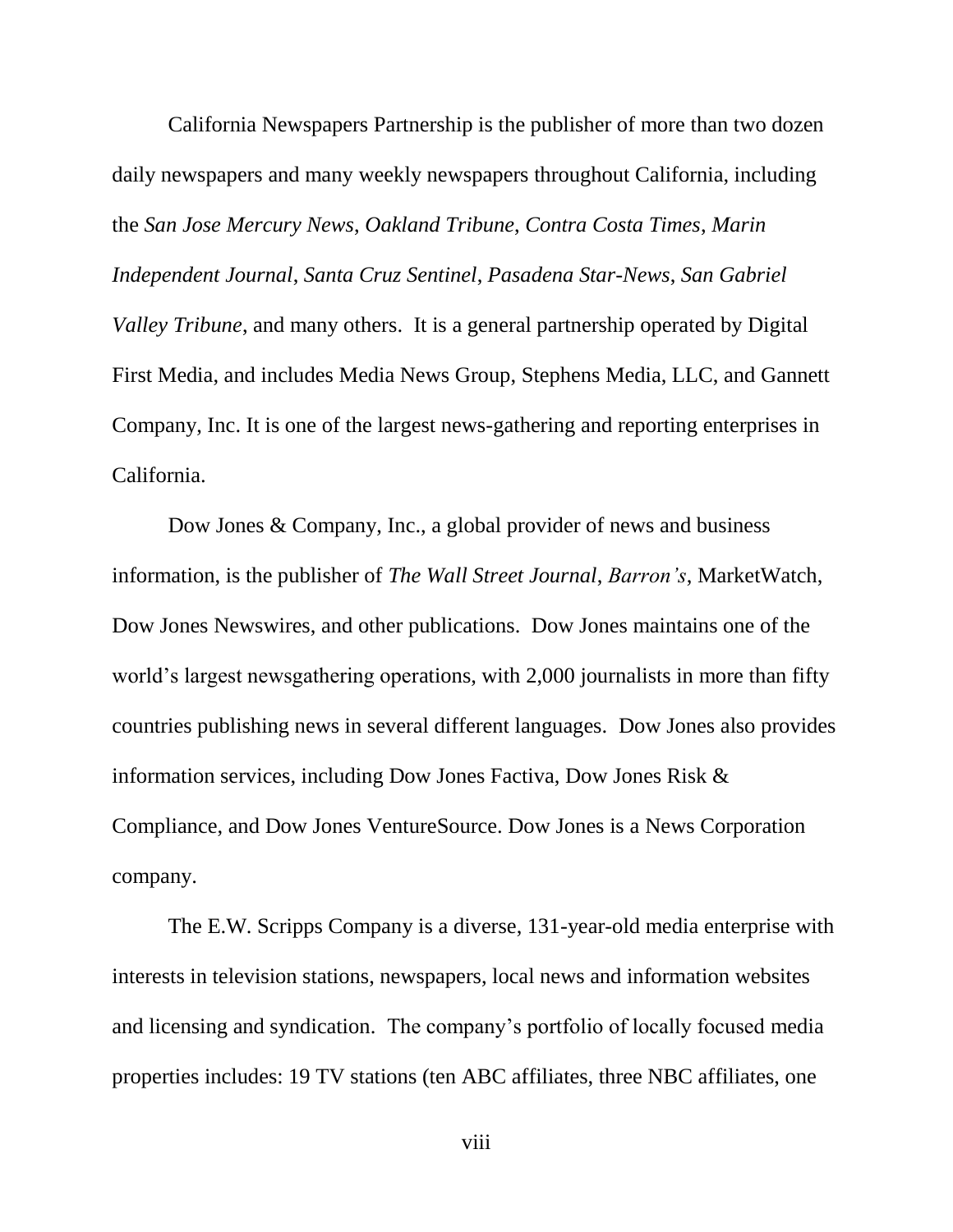independent and five Spanish-language stations); daily and community newspapers in 13 markets; and the Washington-based Scripps Media Center, home of the Scripps Howard News Service.

First Amendment Coalition is a nonprofit public interest organization dedicated to defending free speech, free press and open government rights in order to make government, at all levels, more accountable to the people. The Coalition's mission assumes that government transparency and an informed electorate are essential to a self-governing democracy. To that end, we resist excessive government secrecy (while recognizing the need to protect legitimate state secrets) and censorship of all kinds.

Forbes LLC is the publisher of *Forbes* and other leading magazines, including *Forbes Life* and *Forbes Asia*, as well as an array of investment newsletters and the leading business website, Forbes.com. Forbes has been covering American and global business since 1917.

Fox News Network LLC ("Fox News") owns and operates the Fox News Channel, the top rated 24/7 all news national cable channel, and the Fox Business Network, as well as Foxnews.com, Foxbusiness.com, and the Fox News Radio Network.

Gannett Co., Inc. is an international news and information company that publishes 82 daily newspapers in the United States, including *USA TODAY*, as well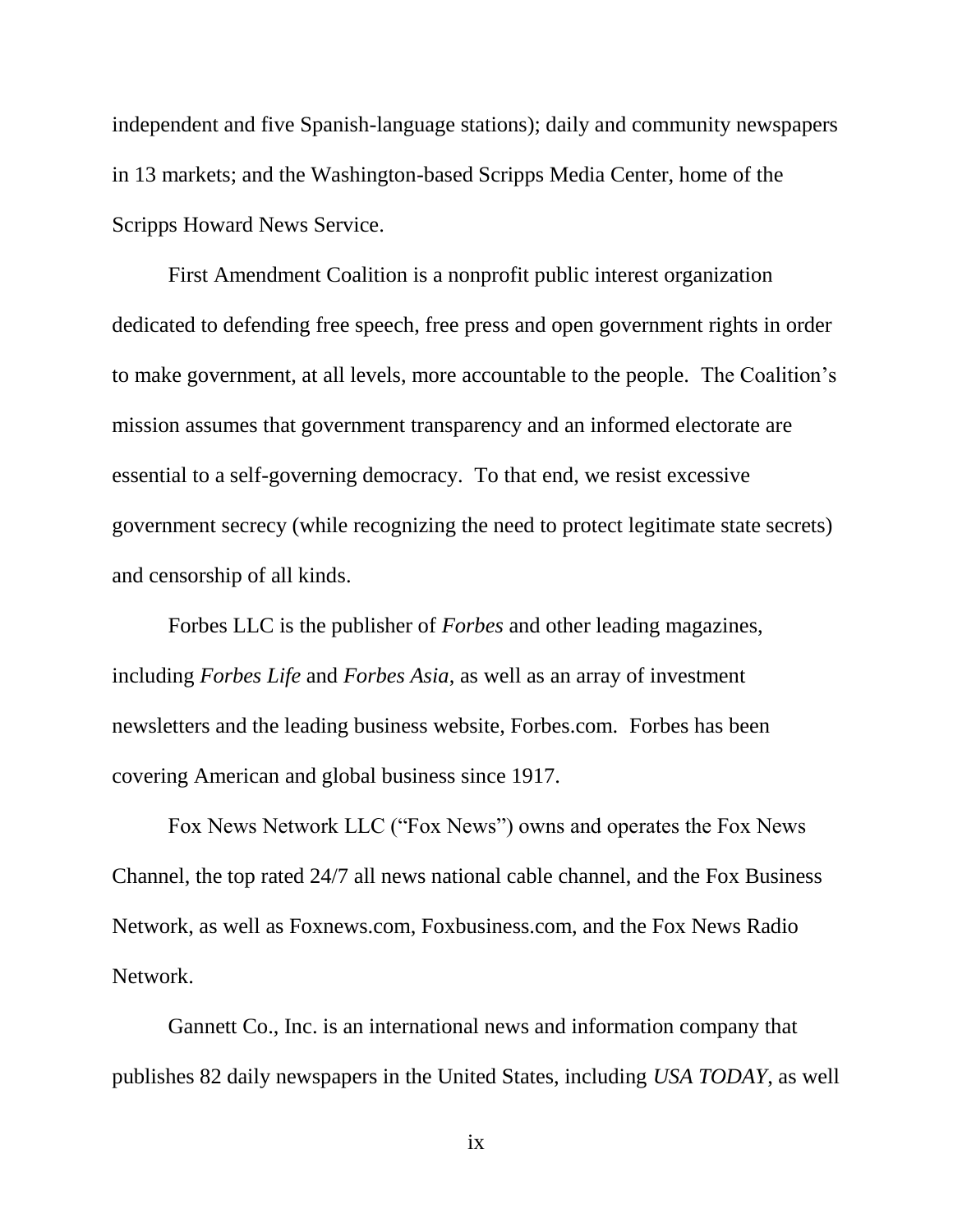as hundreds of non-daily publications. In broadcasting, the company operates 23 television stations in the U.S. with a market reach of more than 21 million households. Each of Gannett's daily newspapers and TV stations operates Internet sites offering news and advertising that is customized for the market served and integrated with its publishing or broadcasting operations.

Hearst Corporation is one of the nation's largest diversified media companies. Its major interests include the following: ownership of 15 daily and 38 weekly newspapers, including the *Houston Chronicle*, *San Francisco Chronicle* and *Albany* (N.Y.) *Times Union*; nearly 300 magazines around the world, including *Good Housekeeping*, *Cosmopolitan* and *O, The Oprah Magazine*; 29 television stations, which reach a combined 18% of U.S. viewers; ownership in leading cable networks, including Lifetime, A&E and ESPN; business publishing, including a joint venture interest in Fitch Ratings; and Internet businesses, television production, newspaper features distribution and real estate.

Lee Enterprises, Inc., based in Davenport, Iowa, is the publisher of 46 daily newspapers nationwide, with a joint interest in four others. Lee's markets include St. Louis, MO; Lincoln, NE; Madison, WI; Davenport, IA; Billings, MT; Bloomington, IL; and Tucson, AZ.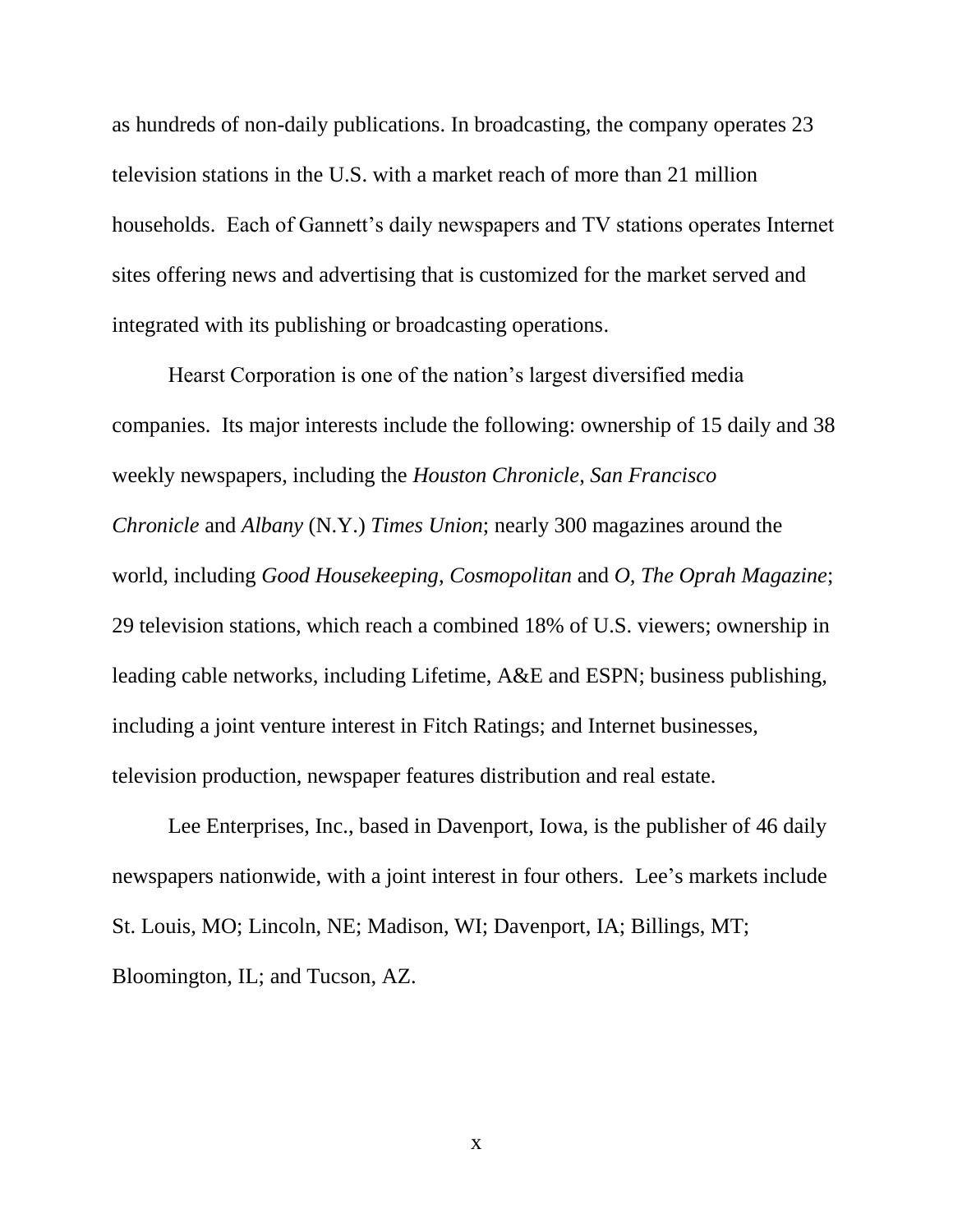The McClatchy Company, through its affiliates, is the third-largest newspaper publisher in the United States with 30 daily newspapers and related websites as well as numerous community newspapers and niche publications.

The National Press Club is the world's leading professional organization for journalists. Founded in 1908, the Club has 3,100 members representing most major news organizations. The Club defends a free press worldwide. Each year, the Club holds over 2,000 events, including news conferences, luncheons and panels, and more than 250,000 guests come through its doors.

The National Press Photographers Association ("NPPA") is a 501(c)(6) nonprofit organization dedicated to the advancement of visual journalism in its creation, editing and distribution. NPPA's approximately 7,000 members include television and still photographers, editors, students and representatives of businesses that serve the visual journalism industry. Since its founding in 1946, the NPPA has vigorously promoted the constitutional rights of journalists as well as freedom of the press in all its forms, especially as it relates to visual journalism. The submission of this brief was duly authorized by Mickey H. Osterreicher, its General Counsel.

National Public Radio, Inc. is an award-winning producer and distributor of noncommercial news programming. A privately supported, not-for-profit membership organization, NPR serves a growing audience of more than 26 million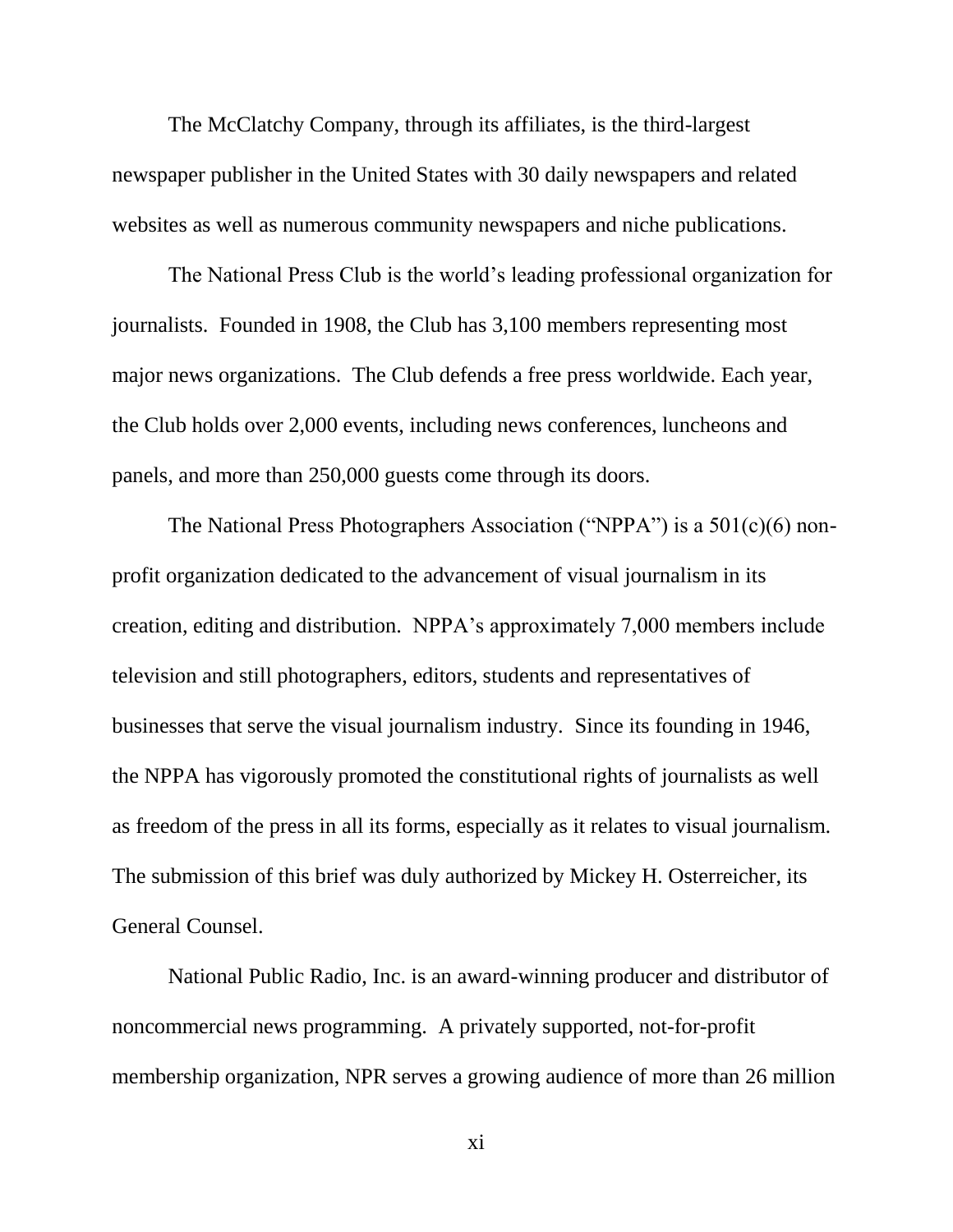listeners each week by providing news programming to 285 member stations that are independently operated, noncommercial public radio stations. In addition, NPR provides original online content and audio streaming of its news programming. NPR.org offers hourly newscasts, special features and 10 years of archived audio and information.

The New York Times Company is the publisher of *The New York Times*, *The Boston Globe*, and *International Herald Tribune* and operates such leading news websites as nytimes.com and bostonglobe.com.

The New Yorker is an award-winning magazine, published weekly in print, digital, and online.

Newspaper Association of America ("NAA") is a nonprofit organization representing the interests of more than 2,000 newspapers in the United States and Canada. NAA members account for nearly 90% of the daily newspaper circulation in the United States and a wide range of non-daily newspapers. The Association focuses on the major issues that affect today's newspaper industry, including protecting the ability of the media to provide the public with news and information on matters of public concern.

The Newsweek/Daily Beast Company LLC publishes *Newsweek* magazine and operates the website TheDailyBeast.com. The 80-year-old *Newsweek* magazine became an industry leader by going all-digital in 2013. It is now one of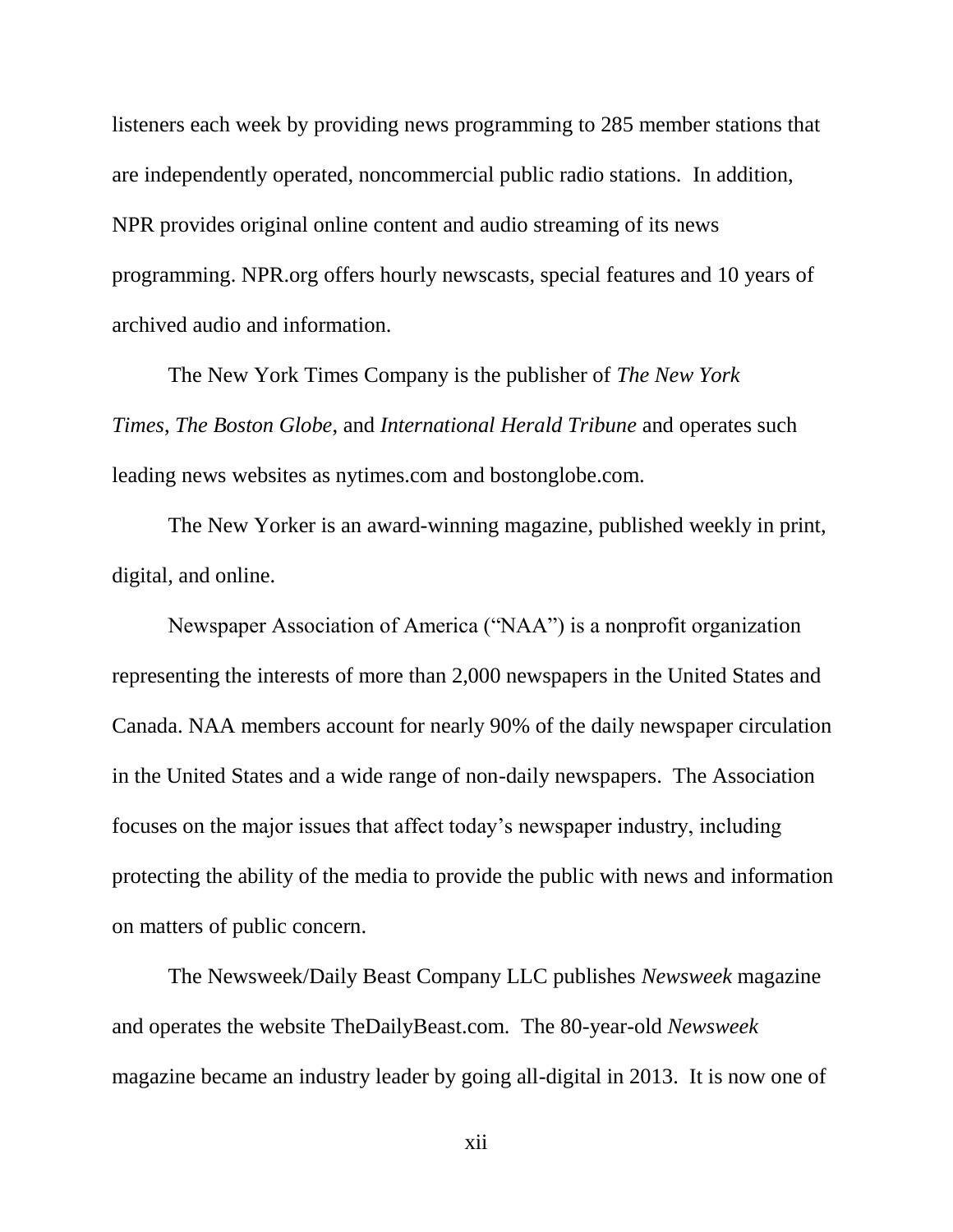the largest tablet magazines in the world. Available weekly across digital platforms, *Newsweek* is written with a global perspective for a global audience. The Daily Beast, founded by Newsweek/Daily Beast Editor in Chief Tina Brown in 2008, offers award-winning journalism spanning every major news vertical, from politics and world news to fashion, film, and art. Winner of the 2012 Webby Award for Best News Website, *The Daily Beast* attracts over 16 million unique visitors per month and is among the fastest-growing news destinations on the web.

North Jersey Media Group Inc. ("NJMG") is an independent, family-owned printing and publishing company, parent of two daily newspapers serving the residents of northern New Jersey: *The Record* (Bergen County), the state's secondlargest newspaper, and the *Herald News* (Passaic County). NJMG also publishes more than 40 community newspapers serving towns across five counties and a family of glossy magazines, including (201) Magazine, Bergen County's premiere magazine. All of the newspapers contribute breaking news, features, columns and local information to NorthJersey.com. The company also owns and publishes Bergen.com showcasing the people, places and events of Bergen County.

Online News Association ("ONA") is the world's largest association of online journalists. ONA's mission is to inspire innovation and excellence among journalists to better serve the public. ONA's more than 2,000 members include news writers, producers, designers, editors, bloggers, technologists, photographers,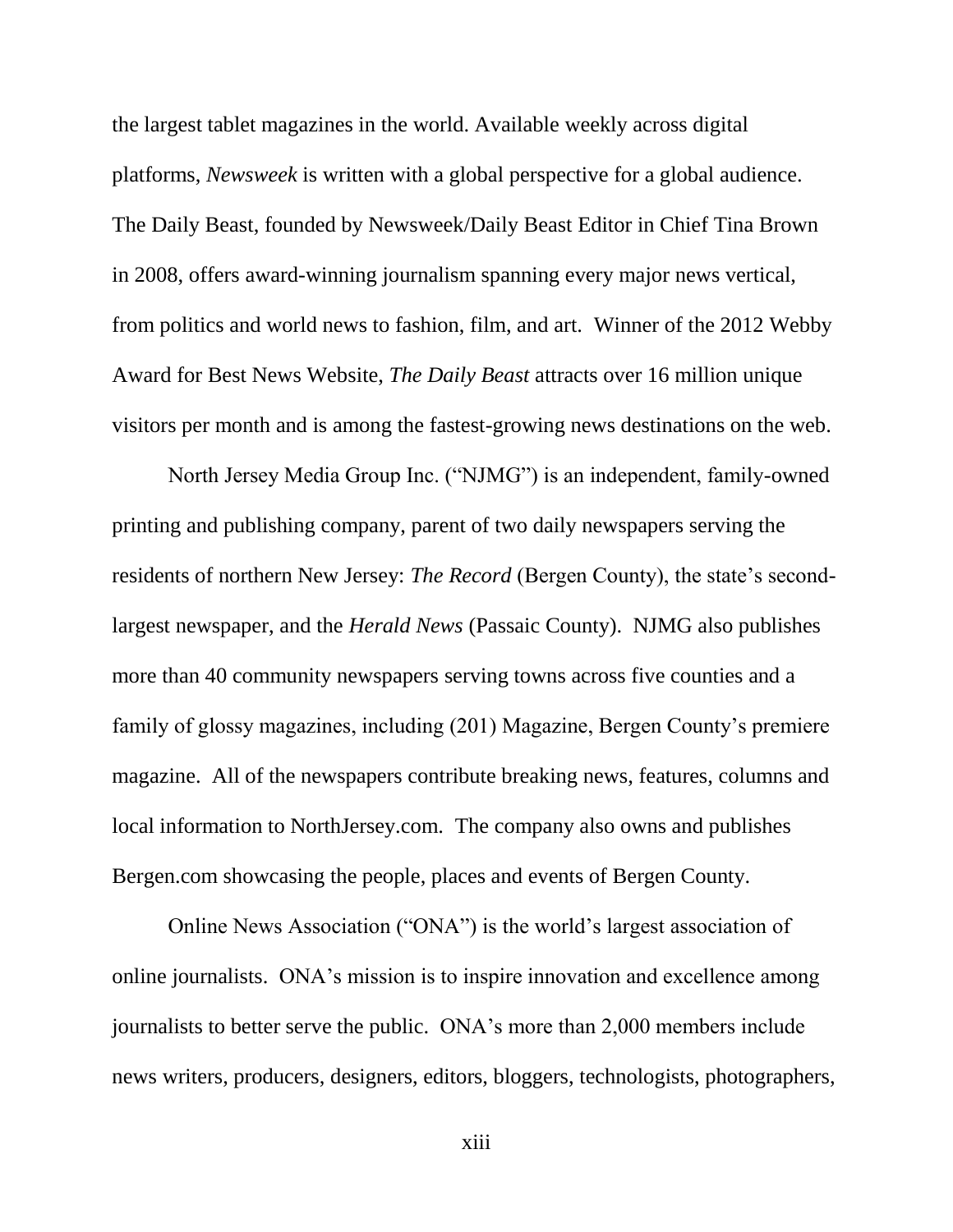academics, students and others who produce news for the Internet or other digital delivery systems. ONA hosts the annual Online News Association conference and administers the Online Journalism Awards. ONA is dedicated to advancing the interests of digital journalists and the public generally by encouraging editorial integrity and independence, journalistic excellence and freedom of expression and access.

POLITICO LLC is a nonpartisan, Washington-based political journalism organization that produces a series of websites, video programming and a newspaper covering politics and public policy.

Radio Television Digital News Association ("RTDNA") is the world's largest and only professional organization devoted exclusively to electronic journalism. RTDNA is made up of news directors, news associates, educators and students in radio, television, cable and electronic media in more than 30 countries. RTDNA is committed to encouraging excellence in the electronic journalism industry and upholding First Amendment freedoms.

The Seattle Times Company, locally owned since 1896, publishes the daily newspaper *The Seattle Times*, together with *The Issaquah Press*, *Yakima Herald-Republic*,*Walla Walla Union-Bulletin*, *Sammamish Review* and *Newcastle-News*, all in Washington state.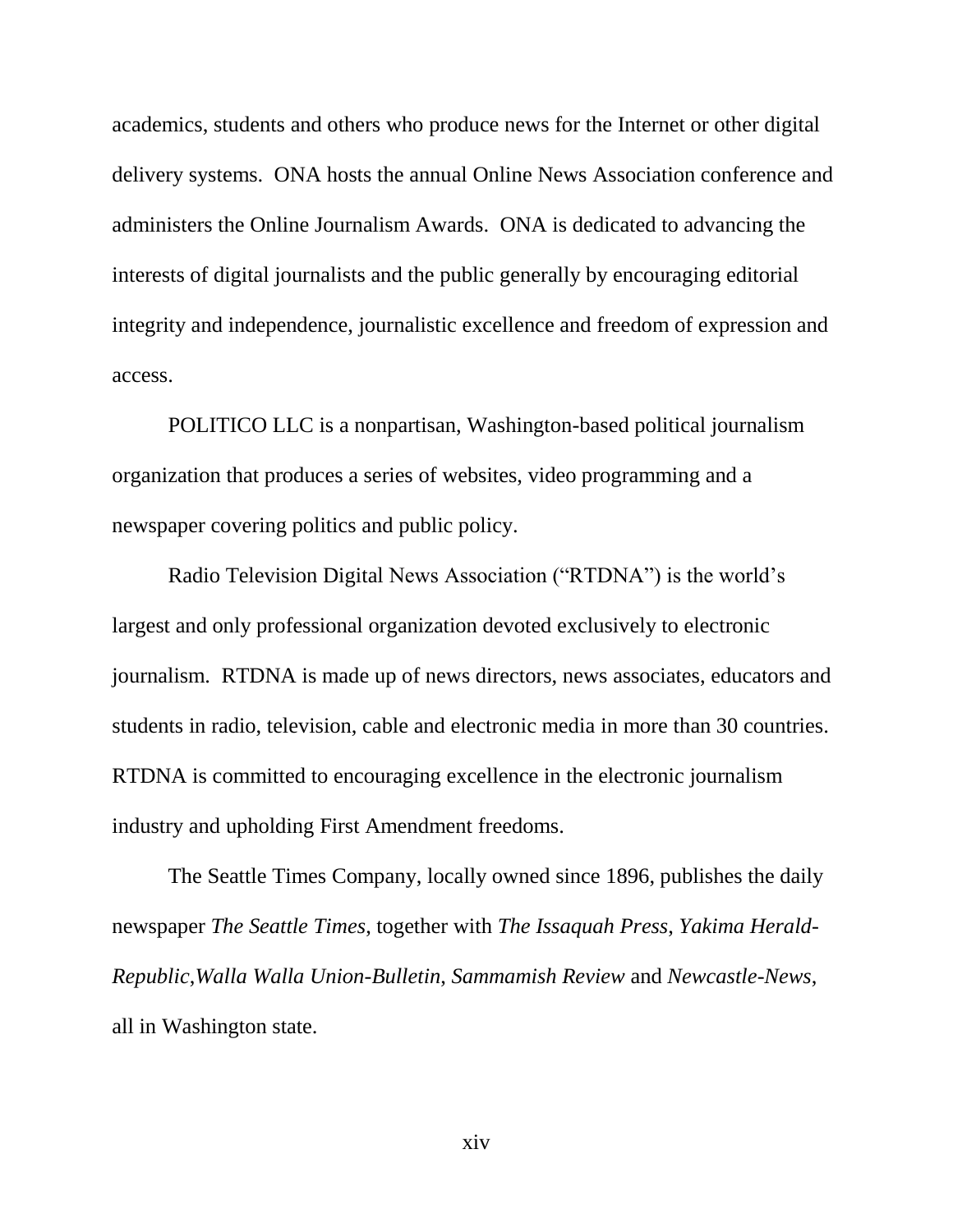Society of Professional Journalists ("SPJ") is dedicated to improving and protecting journalism. It is the nation's largest and most broad-based journalism organization, dedicated to encouraging the free practice of journalism and stimulating high standards of ethical behavior. Founded in 1909 as Sigma Delta Chi, SPJ promotes the free flow of information vital to a well-informed citizenry, works to inspire and educate the next generation of journalists and protects First Amendment guarantees of freedom of speech and press.

Stephens Media LLC is a nationwide newspaper publisher with operations from North Carolina to Hawaii. Its largest newspaper is the *Las Vegas Review-Journal*.

Time Inc. is the largest magazine publisher in the United States. It publishes over 90 titles, including *Time*, *Fortune*, *Sports Illustrated*, *People*, *Entertainment Weekly*,*InStyle* and *Real Simple*. Time Inc. publications reach over 100 million adults, and its websites, which attract more visitors each month than any other publisher, serve close to two billion page views each month.

Tribune Company operates broadcasting, publishing and interactive businesses, engaging in the coverage and dissemination of news and entertainment programming. On the broadcasting side, it owns 23 television stations, a radio station, a 24-hour regional cable news network and "Superstation" WGN America. On the publishing side, Tribune publishes eight daily newspapers — *Chicago* 

xv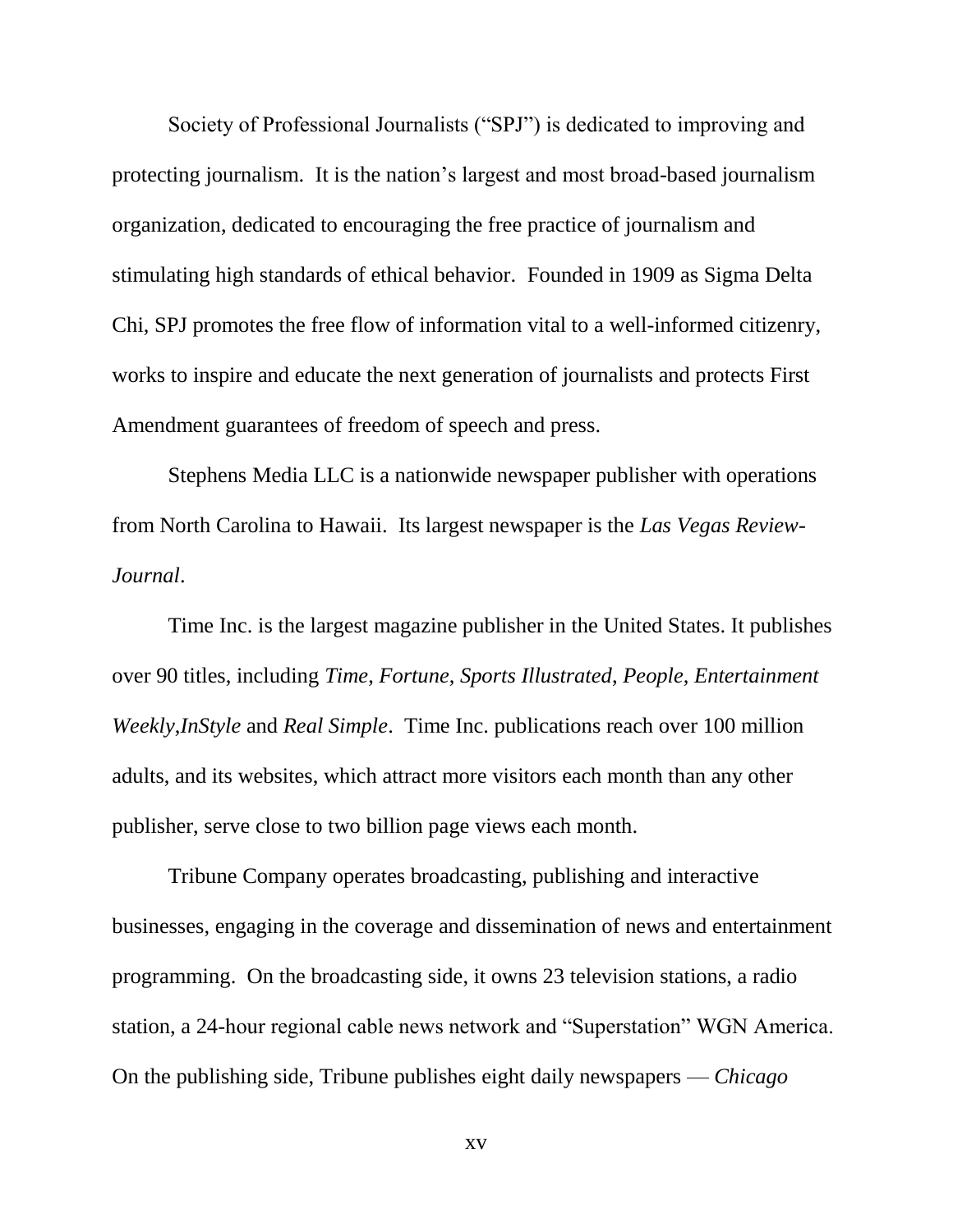*Tribune*, *Hartford* (Conn.) *Courant*, *Los Angeles Times*, *Orlando Sentinel* (Central Florida), *The* (Baltimore)*Sun*, *The* (Allentown, Pa.) *Morning Call*, (Hampton Roads, Va.) *Daily Press* and *Sun-Sentinel* (South Florida).

WP Company LLC (d/b/a The Washington Post) publishes one of the nation's most prominent daily newspapers, as well as a website, www.washingtonpost.com, that is read by an average of more than 20 million unique visitors per month.

WNET is the parent company of THIRTEEN, WLIW21, Interactive Engagement Group and Creative News Group and the producer of approximately one-third of all primetime programming seen on PBS nationwide. Locally, WNET serves the entire New York City metropolitan area with unique on-air and online productions and innovative educational and cultural projects. Approximately five million viewers tune in to THIRTEEN and WLIW21 each month.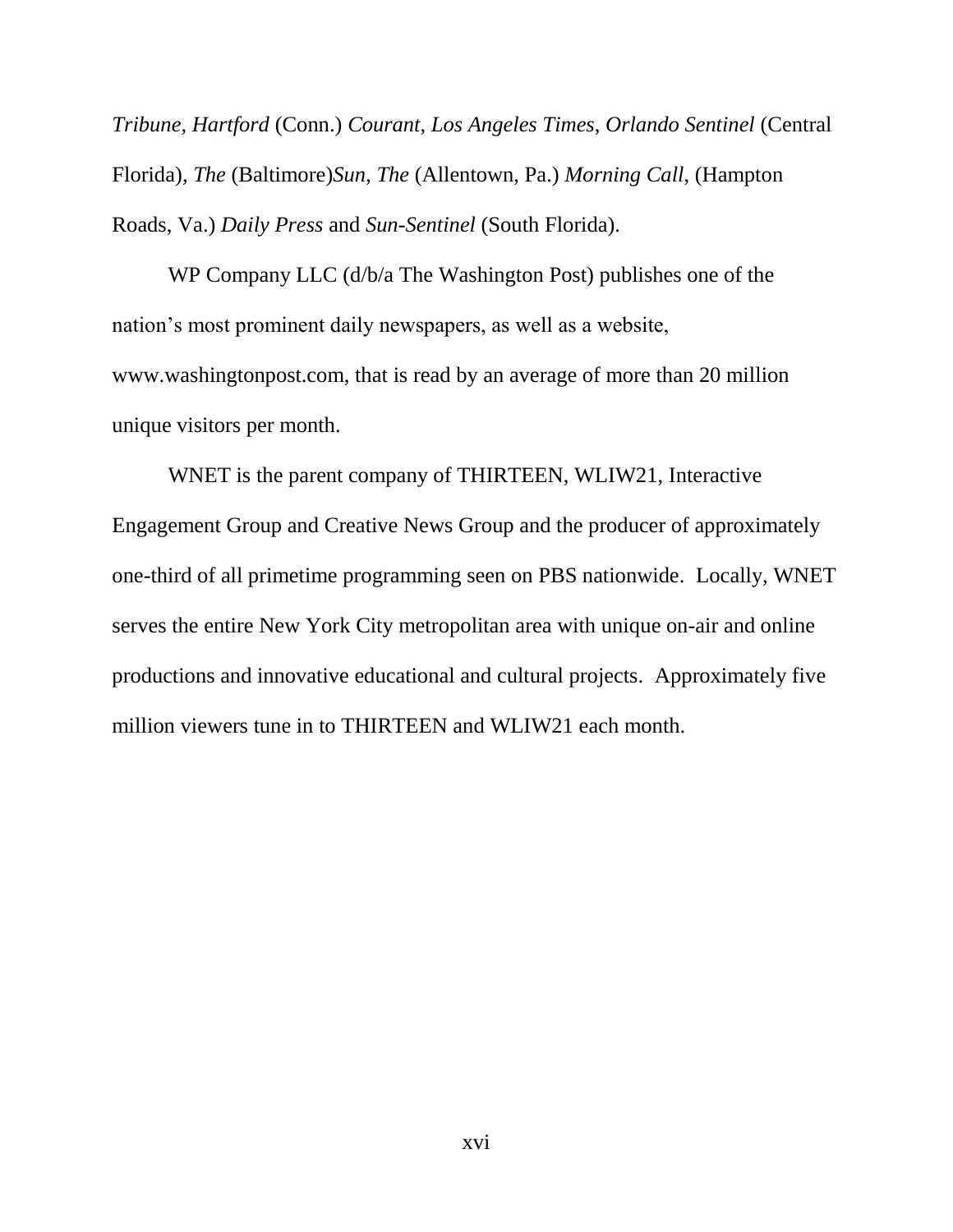#### **INTRODUCTION AND SUMMARY OF ARGUMENT**

*Amici curiae* are national and regional news organizations, nonprofit associations representing newsgatherers and their interests and trade groups whose journalists and members regularly gather and disseminate news and information to the public through their newspapers, magazines, television, radio stations and via the Internet.<sup>1</sup> As described more fully in the accompanying motion for leave to file this brief, *amici* have a strong interest in ensuring that journalists covering the court-martial of Pfc. Bradley Manning ("Manning") are able to do so meaningfully by being able to view documents filed in the proceeding as it progresses.

There can be little doubt that the issues at stake in this case are profound: national security and its relation to wartime operations and intelligence reports; the military's treatment of service members; the governmental response to military

<sup>&</sup>lt;sup>1</sup> Amici are The Reporters Committee for Freedom of the Press, ABC, Inc., Allbritton Communications Company, American Society of News Editors, The Associated Press, The Association of American Publishers, Inc., Cable News Network, Inc., California Newspaper Publishers Association, California Newspapers Partnership, Dow Jones & Company, Inc., The E.W. Scripps Company, First Amendment Coalition, Forbes LLC, Fox News Network LLC, Gannett Co., Inc., Hearst Corporation, Lee Enterprises, Inc., The McClatchy Company, The National Press Club, National Press Photographers Association, National Public Radio, Inc., The New York Times Company, The New Yorker, Newspaper Association of America, The Newsweek/Daily Beast Company LLC, North Jersey Media Group Inc., Online News Association, POLITICO LLC, Radio Television Digital News Association, The Seattle Times Company, Society of Professional Journalists, Stephens Media LLC, Time Inc., Tribune Company, The Washington Post, and WNET.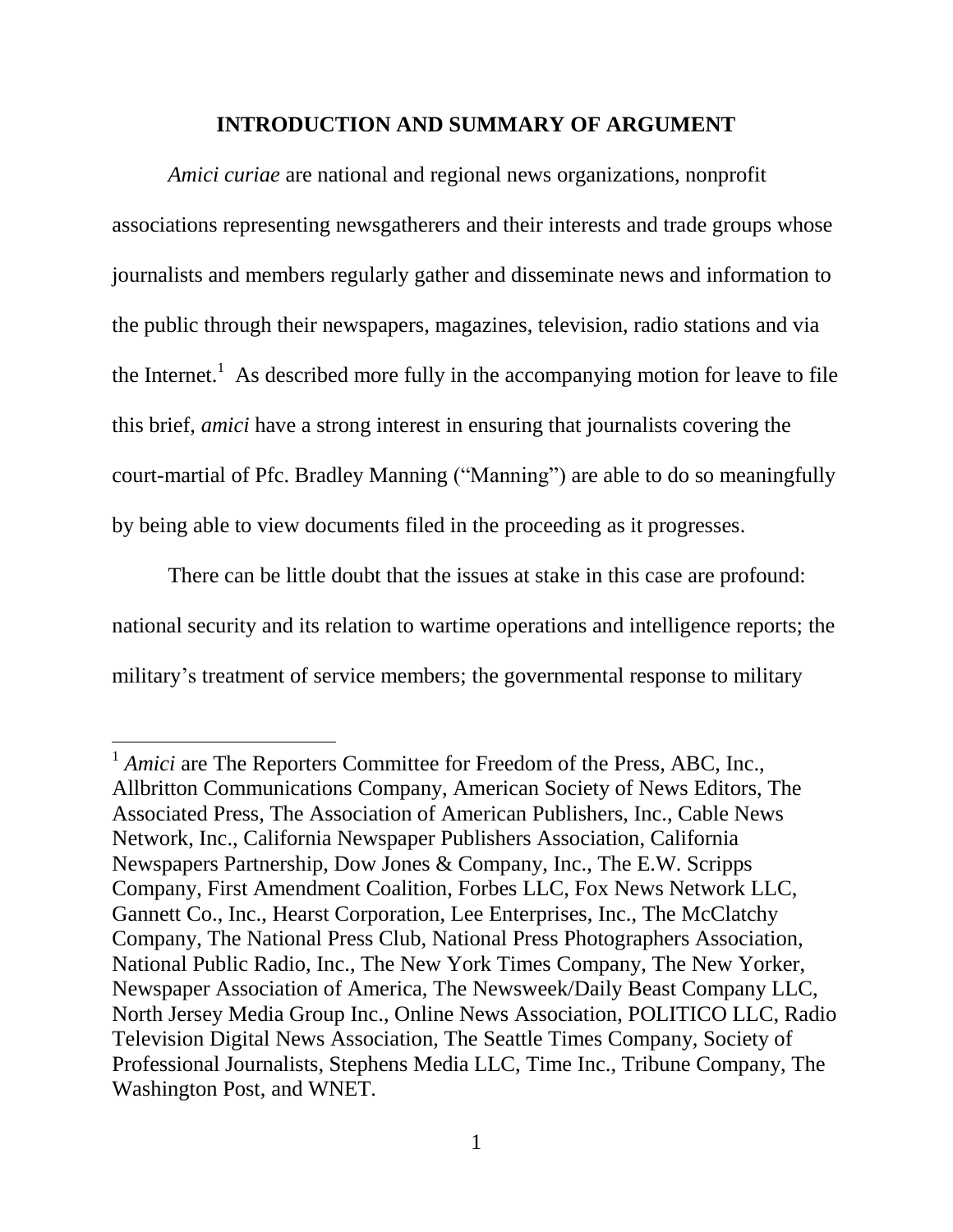members accused of committing crimes; and the role of journalism and whistleblowing in an increasingly digital society. Yet the overwhelming majority of records filed in Manning's court-martial have remained shielded from public view, even though the actual proceedings are largely open to the public. *See* David Carr, *In Leak Case, State Secrecy in Plain Sight*, N.Y. Times, March 25, 2013, at B1 (reporting that "basic information" was being withheld and that the limited documents actually released "contained redactions that are mystifying at best and at times almost comic"). Out of thousands of pages, 84 filings were made public in February, with the promise from the Pentagon that "[m]ore than 500 pretrial documents, including lengthy rulings issued by the military judge presiding over the case, will be posted on the Department of Defense's Web site as they are processed." Julie Tate, *Pentagon Finally Releases Some Pre-trial Documents From Bradley Manning Case*, Wash. Post, February 27, 2013, WorldViews Blog 2 ; The Guardian, *Bradley Manning Trial: Read the Documents Released by the Pentagon*, Feb. 27, 2013. 3

<sup>&</sup>lt;sup>2</sup> Available at

http://www.washingtonpost.com/blogs/worldviews/wp/2013/02/27/pentagonfinally-releases-some-pre-trial-documents-from-bradley-manning-case/.

<sup>3</sup> Available at http://www.guardian.co.uk/world/interactive/2013/feb/27/bradleymanning-wikileaks.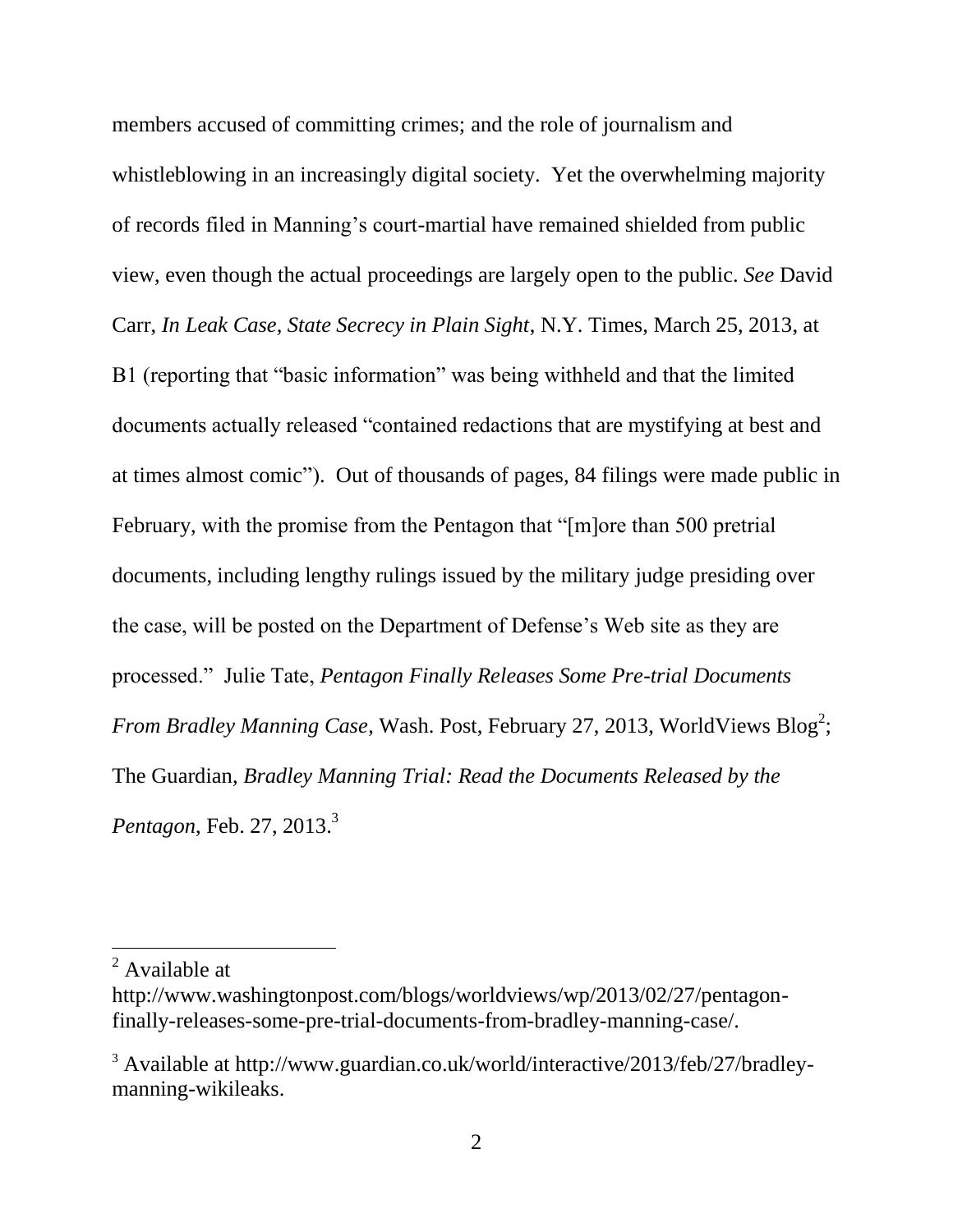Since the February disclosures, only one additional document has been made public, a signed statement by Manning consenting to an inquiry on his partial plea agreement. *See* Alexa O'Brien, *Pfc. Bradley E. Manning's Statement for the Providence Inquiry*,

http://www.alexaobrien.com/secondsight/wikileaks/bradley\_manning/pfc\_bradley\_ e\_manning\_providence\_hearing\_statement.html. Other defense filings have been made public by Manning's lawyers. *See generally* http://www.armycourtmartialdefense.info/.

On May 29, 2013, the documents were accessible via a direct link to the U.S. Army's Freedom of Information Act Electronic Reading Room website, but on May 31, 2013, and subsequently, the link listed "No results available." A search for "Manning" on the site returned no results, $4$  unlike the 85 it returned two days before. U.S. Army, *Freedom of Information Act Electronic Reading Room*, https://www.rmda.army.mil/foia/FOIA\_ReadingRoom/Detail.aspx?id=83 (bad link) (formerly listing files made public in the Manning case).

This secrecy has extended to the court's docket. Reporters covering the high-profile event are often unaware of what is occurring and when. *See* Matt Sledge, *Alexa O'Brien Is Bradley Manning Trial's One-Woman Court Records* 

 $^{4}$  A search for Manning on June 5, 2013, returned 14 documents, all apparently related to the contemporaneous trial proceedings, none apparently identical to the 85 previously available.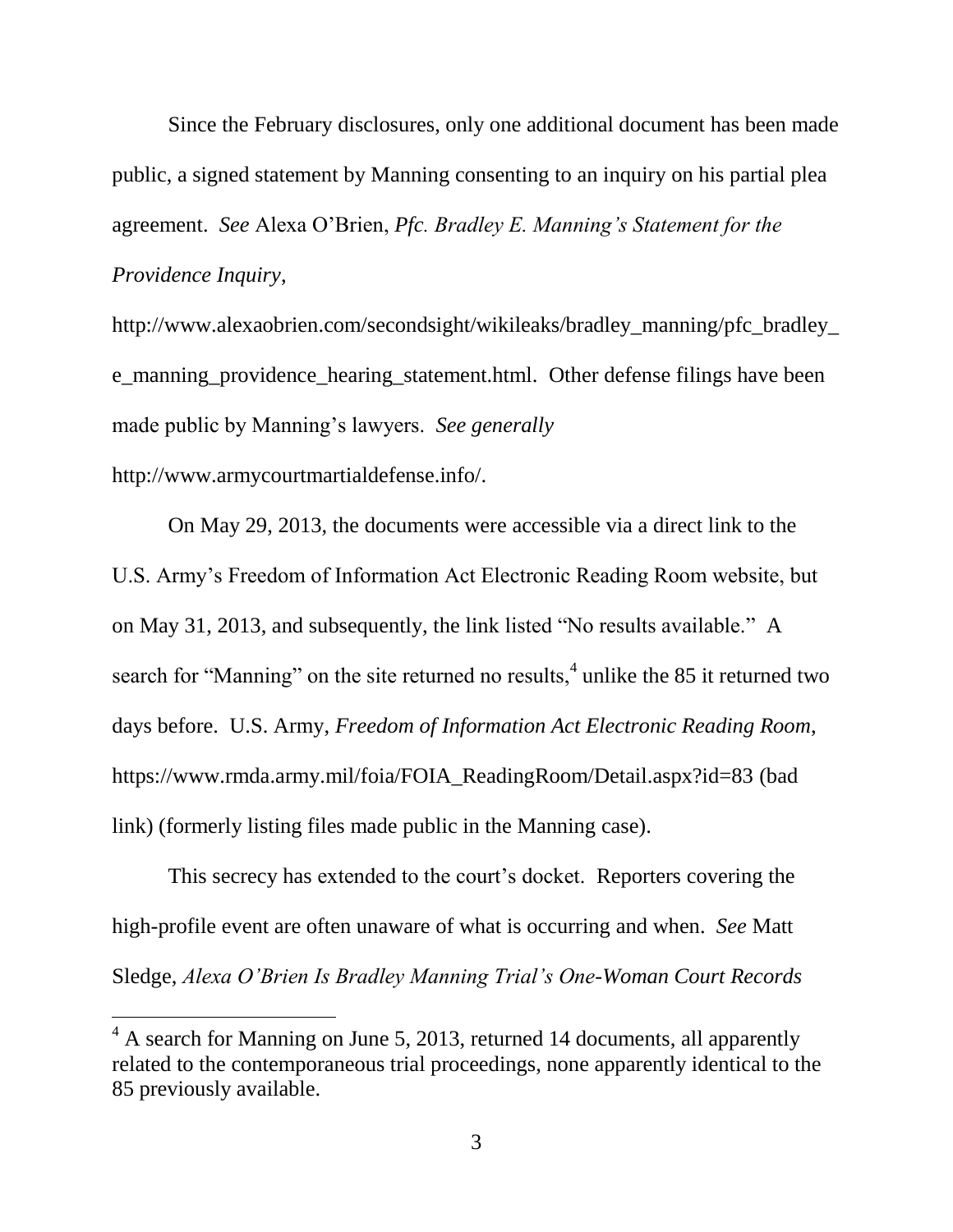*System*, The Huffington Post, April 16, 2013, *available at*

http://www.huffingtonpost.com/2013/04/16/alexa-obrien-bradleymanning n 3086628.html ("So the job of assembling a public docket and transcripts for the case has been undertaken by one independent journalist, Alexa O'Brien, who has transformed herself into a virtual, unofficial court records system."). This lack of transparency creates a serious obstacle to effective reporting on this matter of significant public interest and concern. The February attempt to make some of the information in the case public was limited and fell well short of the disclosure expected in a public trial. *See* Josh Gerstein, *Army posts some Bradley Manning court-martial records*, Politico, Feb 28, 2013. 5

Such an arrangement violates the First Amendment right of access. More than thirty years ago, the U.S. Supreme Court recognized a presumptive right of access to criminal proceedings. *See Richmond Newspapers, Inc. v. Virginia*, 448 U.S. 555, 573 (1980) (plurality opinion). As discussed below, the Court has reiterated this holding repeatedly, circuits have expanded and adapted it, and the

<sup>5</sup> Available at http://www.politico.com/blogs/under-the-radar/2013/02/army-postssome-bradley-manning-court-martial-records-158092.html ("The records posted were solely orders and opinions from the judge in the case . . . In addition, there were limited deletions in the public documents, including widely known and previously disclosed facts like the names of [presiding judge Col. Denise] Lind and military prosecutors.").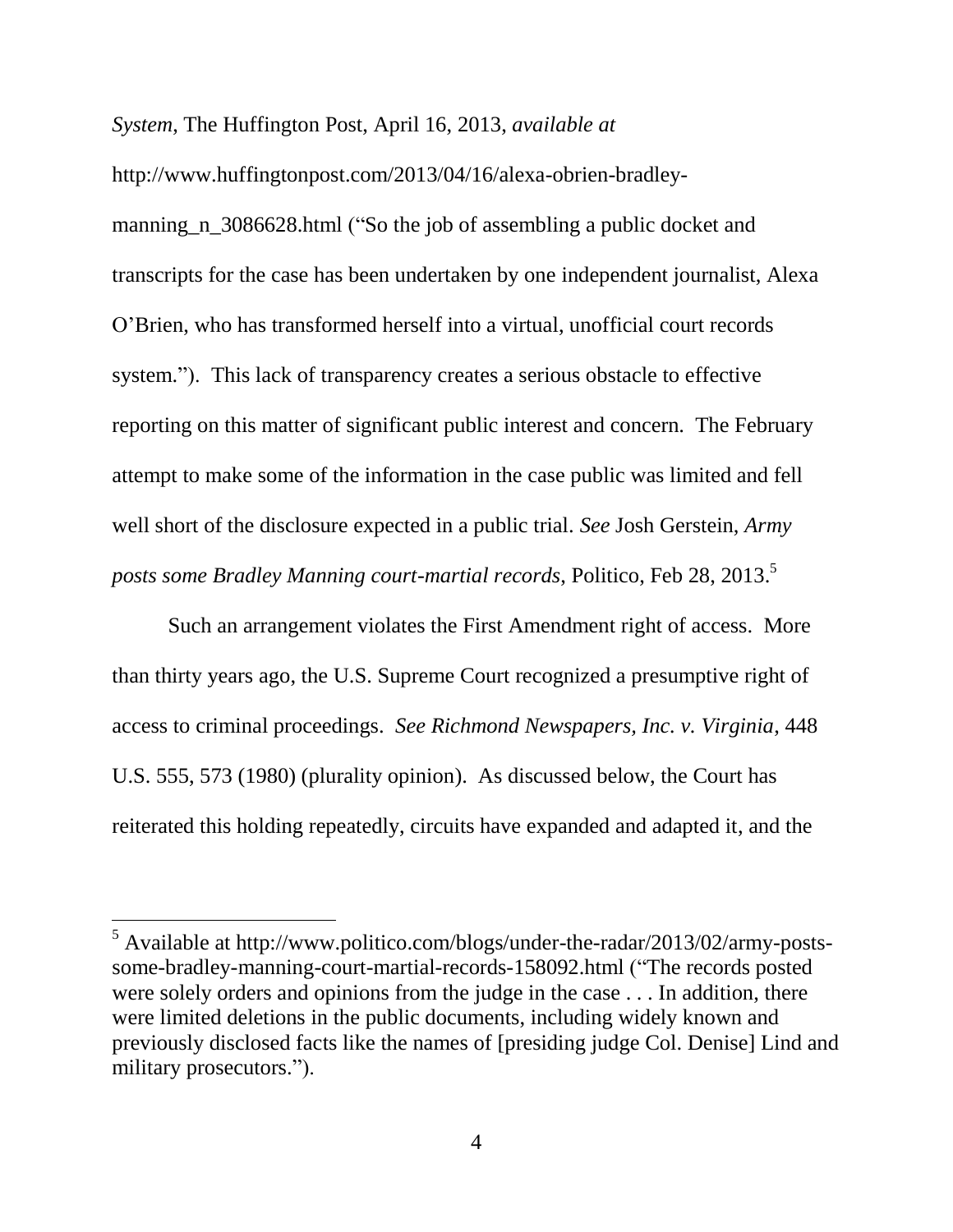nation's military courts have applied the same reasoning to extend this right of public access to courts-martial.

*Amici* recognize that various interests, including the need to protect national security information, may justify sealed records in certain circumstances. They do not, however, justify complete secrecy. In fact, previous disputes about claims of national security have been litigated in the open. As one court noted: "Briefs in the Pentagon Papers case<sup>6</sup> and the hydrogen bomb plans case<sup>7</sup> were available to the press, although sealed appendices discussed in detail the documents for which protection was sought." *Union Oil Co. v. Leavell*, 220 F.3d 562, 567 (7th Cir. 2000).

The tradition of access is grounded in the recognition that openness helps to promote fairness and to foster a better-informed public. But by refusing to provide reasonable and proper notice of proceedings and descriptions of its dockets, the military justice system has severely undercut this foundational tenet of American democracy. The effects of such secrecy are particularly significant in a case that has ignited worldwide debates about whether the U.S. government keeps too many secrets. If the public is to have any faith in its government and the justice

<sup>6</sup> *N.Y. Times Co. v. United States*, 403 U.S. 713 (1971).

<sup>7</sup> *United States v. Progressive, Inc.*, 467 F. Supp. 990, *reh'g denied*, 486 F. Supp. 5 (W.D. Wis.), *appeal dismissed*, 610 F.2d 819 (7th Cir. 1979).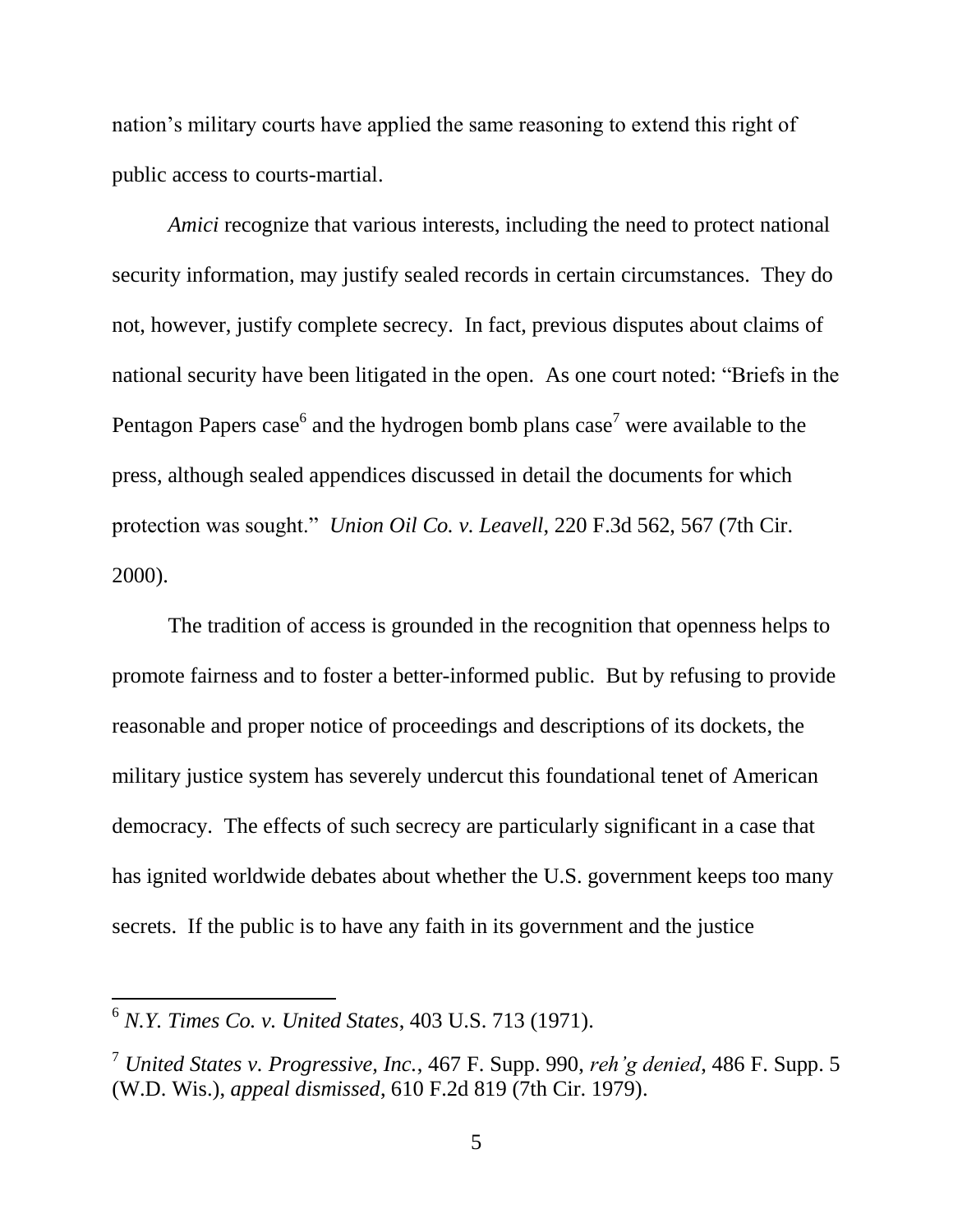administered by military tribunals, it needs to have confidence that the system is operating in the open, where potential misconduct may be exposed. Thus, *amici* respectfully request that this Court grant Plaintiffs' Motion for a Preliminary Injunction.

#### **ARGUMENT**

# **I. The First Amendment and this circuit's jurisprudence affirm a right of public access to judicial documents in courts-martial.**

Both constitutional and common-law standards governing the right of public access to the judicial system. The Supreme Court has recognized a First Amendment right of access to criminal proceedings, including some pre- and posttrial proceedings. *See, e.g.*, *Globe Newspaper Co. v. Superior Court*, 457 U.S. 596, 606 (1982); *Press-Enterprise Co. v. Superior Court*, 478 U.S. 1, 8–9 (1986) ("*Press-Enterprise II*"). To close such proceedings, a court must make a specific finding that "closure is essential to preserve higher values and is narrowly tailored to serve that interest." *Press-Enterprise Co. v. Superior Court*, 464 U.S. 501, 509 (1984) ("*Press-Enterprise I*").

The Supreme Court has not answered the question of whether this constitutional standard applies to court records and other documents, and so the somewhat lesser protection of a common-law right of access is required by the high court in those cases. *See Nixon v. Warner Communications, Inc.*, 435 U.S. 589, 597 (1978). The common law standard also starts with a presumption of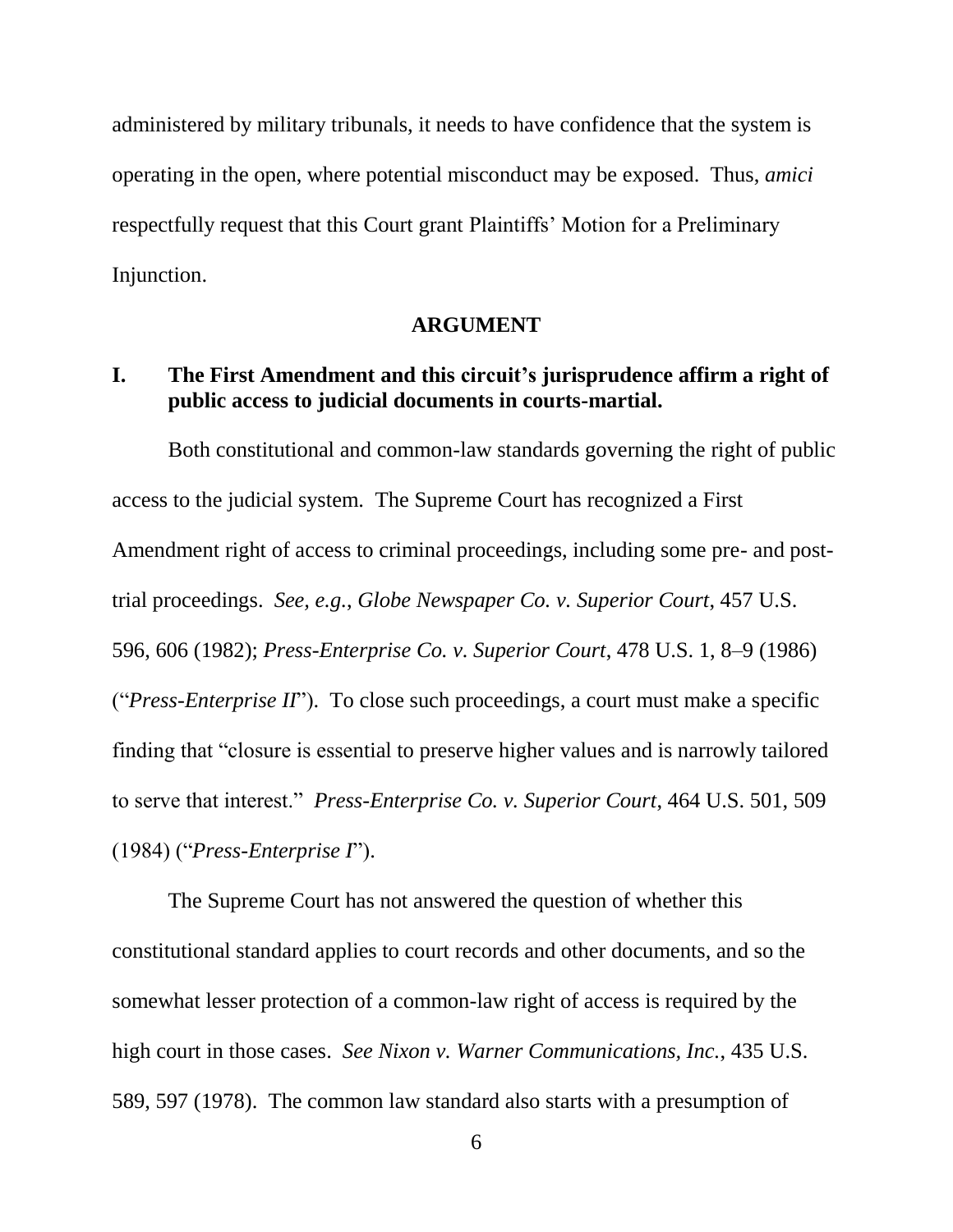access, but gives greater deference to the presiding judge in determining if other interests outweigh the interest in public access. *Id.*

In deciding whether to apply a First Amendment right of access, courts look to whether a particular proceeding has been traditionally open and whether "public access plays a significant positive role in the functioning of the particular process in question." *See Press-Enterprise II*, 478 U.S. at 8–9. If the institutional value of public access to a proceeding is recognized in both logic and experience, then the First Amendment standard applies. *See id.*; *Globe Newspaper Co.*, 457 U.S. at 606. Lower courts have regularly extended the First Amendment right to include trial records, which are just as important in allowing the public to hold courts accountable and see that justice is served. This interest is at its highest point in a case like the Manning prosecution, and this Court should recognize that this constitutional right of access attaches to military court records.

### **A. It is well established that open judicial proceedings provide accountability and oversight.**

The open administration of justice is this nation's stated preference and historical practice. As then-Justice William Rehnquist noted more than 30 years ago, "all of the business of the Supreme Court of the United States comes in the front door and leaves by the same door." William H. Rehnquist, *Sunshine in the Third Branch*, 16 Washburn L.J. 559, 564 (1977). Rehnquist's comment reflects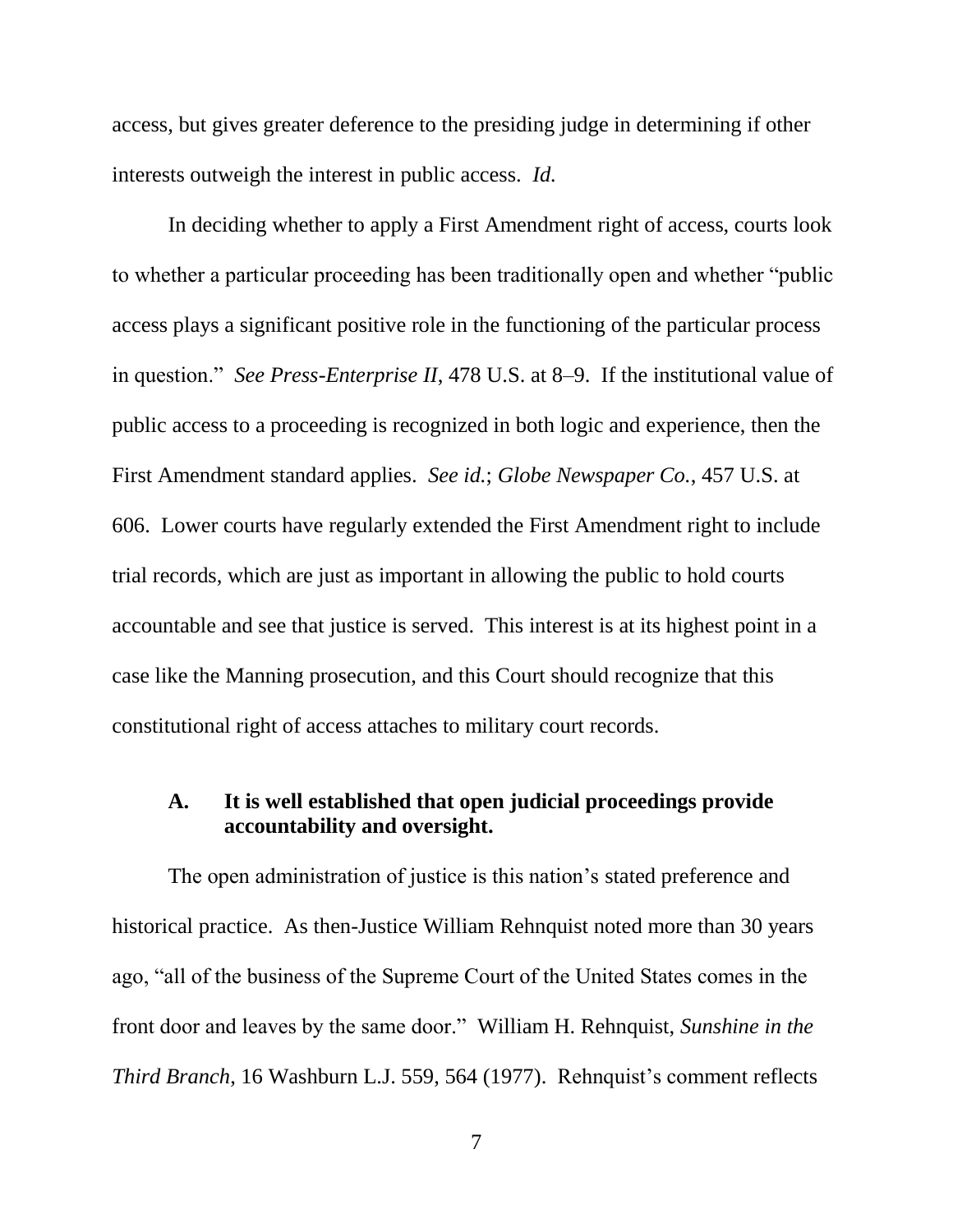the Court's enduring commitment to open courts. The open administration of justice provides "therapeutic value" to the community, allowing citizens to reconcile conflicting emotions about high-profile cases. *See Richmond Newspapers, Inc.*, 448 U.S. at 570–71 (discussing openness in criminal trials). Additionally, open access reassures the public that its government systems are working properly and enhances public scrutiny and understanding of the judicial process. *Id.*

Open access to criminal proceedings is not just a beneficial practice but a constitutional mandate. The First Amendment right of access "permits the public to participate in and serve as a check upon the judicial process — an essential component in our structure of self-government." *Globe Newspaper Co.*, 457 U.S. at 606; *see also Richmond Newspapers, Inc.*, 448 U.S. at 596 (Brennan, J., concurring) (citation and internal quotation marks omitted) ("The knowledge that every criminal trial is subject to contemporaneous review in the forum of public opinion is an effective restraint on possible abuse of judicial power[.]"). Allowing such access "enhances both the basic fairness of the criminal trial and the appearance of fairness so essential to public confidence in the system." *Press-Enterprise I*, 464 U.S. at 508.

Case law in the Fourth Circuit reflects a deep appreciation for these access rights. In *In re Washington Post Co.*, 807 F.2d 383, 388–89 (4th Cir. 1986), this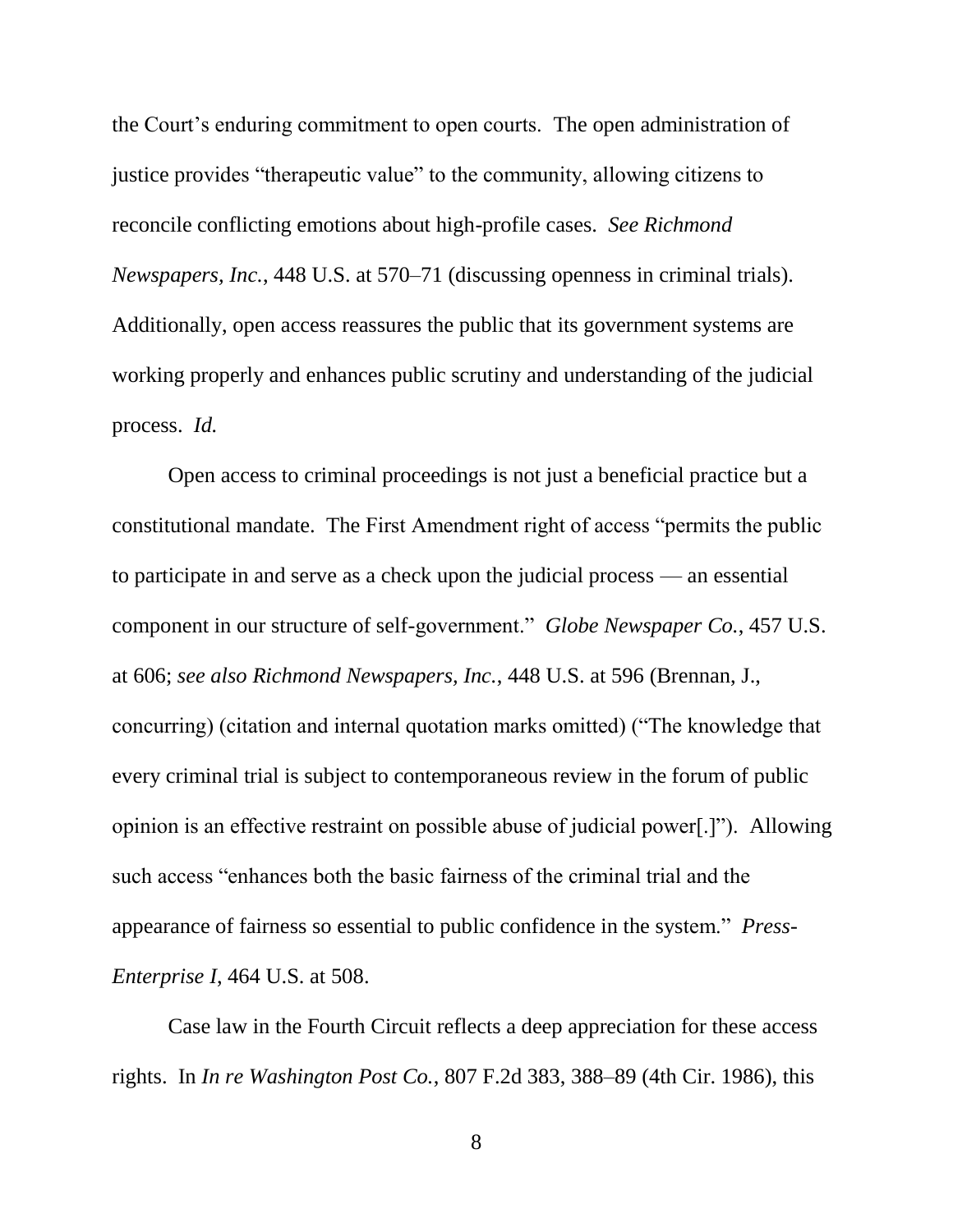circuit held that the First Amendment protects the right of public access to plea hearings and sentencing hearings because of the historical traditions of openness and "the function of public access in serving important public purposes." Relying on the logic prong from *Press-Enterprise II* and on "the function of public access in serving important public purposes," the court held that plea agreements can act as a "substitute for a trial" and sentencing hearings "amount[] to the culmination of a trial," both implicating the same First Amendment access rights as a trial itself. *Id.* As the court said,

> [E]ven if plea hearings and sentencing hearings are not considered a part of the trial itself, they are surely as much an integral part of a criminal prosecution as are preliminary probable-cause hearings, suppression hearings, or bail hearings, all of which have been held to be subject to the public's First Amendment right of access.

#### *Id.*

The Fourth Circuit has also recognized the value of thorough judicial consideration of openness when national security concerns are implicated. *See id.* at 391. The court weighed such concerns, but in the end the pull of the First Amendment was stronger. "We are equally troubled by the notion that the judiciary should abdicate its decisionmaking responsibility to the executive branch whenever national security concerns are present," the court wrote. *Id.* "History"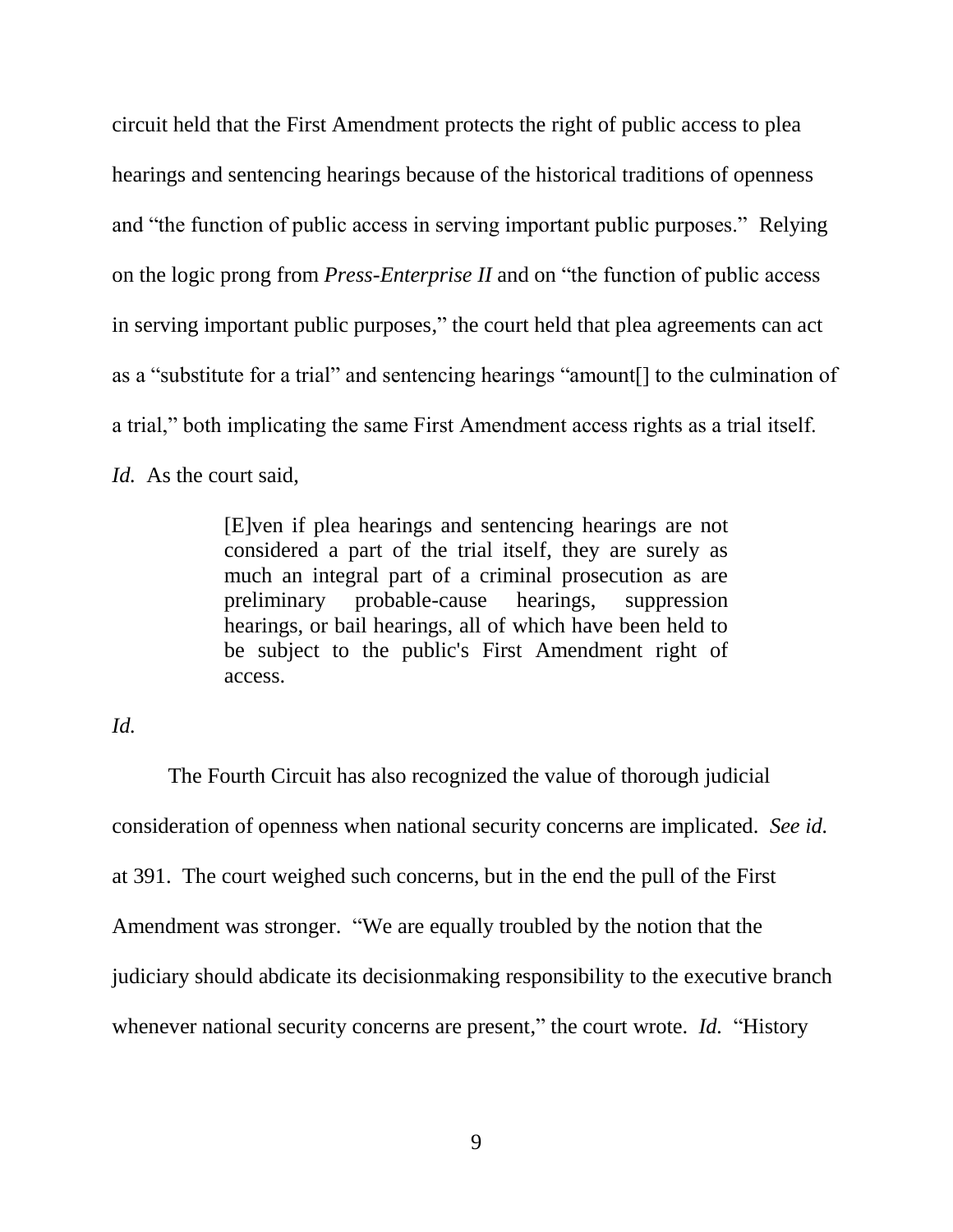teaches us how easily the spectre of a threat to 'national security' may be used to justify a wide variety of repressive government actions." *Id.*

These constitutional rights have been applied in the military court context as well. The Rules for Courts-Martial specifically provide that general courts-martial are open to the public unless there is a "substantial probability that an overriding interest will be prejudiced if the proceedings remain open." *See* Rule for Courts-Martial 806(b)(2). This presumption of openness that can only be overcome by case-specific findings that closure is narrow and less restrictive alternatives are not available. *See id.* The accompanying discussion to the rules indicates that "[o]pening trials to public scrutiny reduces the chance of arbitrary and capricious decisions and enhances public confidence in the court-martial process." *See id.*, discussion.

Furthermore, military courts have repeatedly endorsed openness. *See, e.g.*, *United States v. Ortiz*, 66 M.J. 334, 342 (C.A.A.F. 2008) (reversing the conviction of a military officer of child sexual offenses where the prosecutor had not clearly identified an overriding interest for closure and the military judge had not articulated specific factual findings, thereby violating the defendant's Sixth Amendment right to a public trial); *ABC, Inc. v. Powell*, 47 M.J. 363, 364, 366 (C.A.A.F. 1997) (holding that a preliminary hearing in the sexual misconduct case against Sgt. Maj. Gene McKinney had to remain open to the public unless the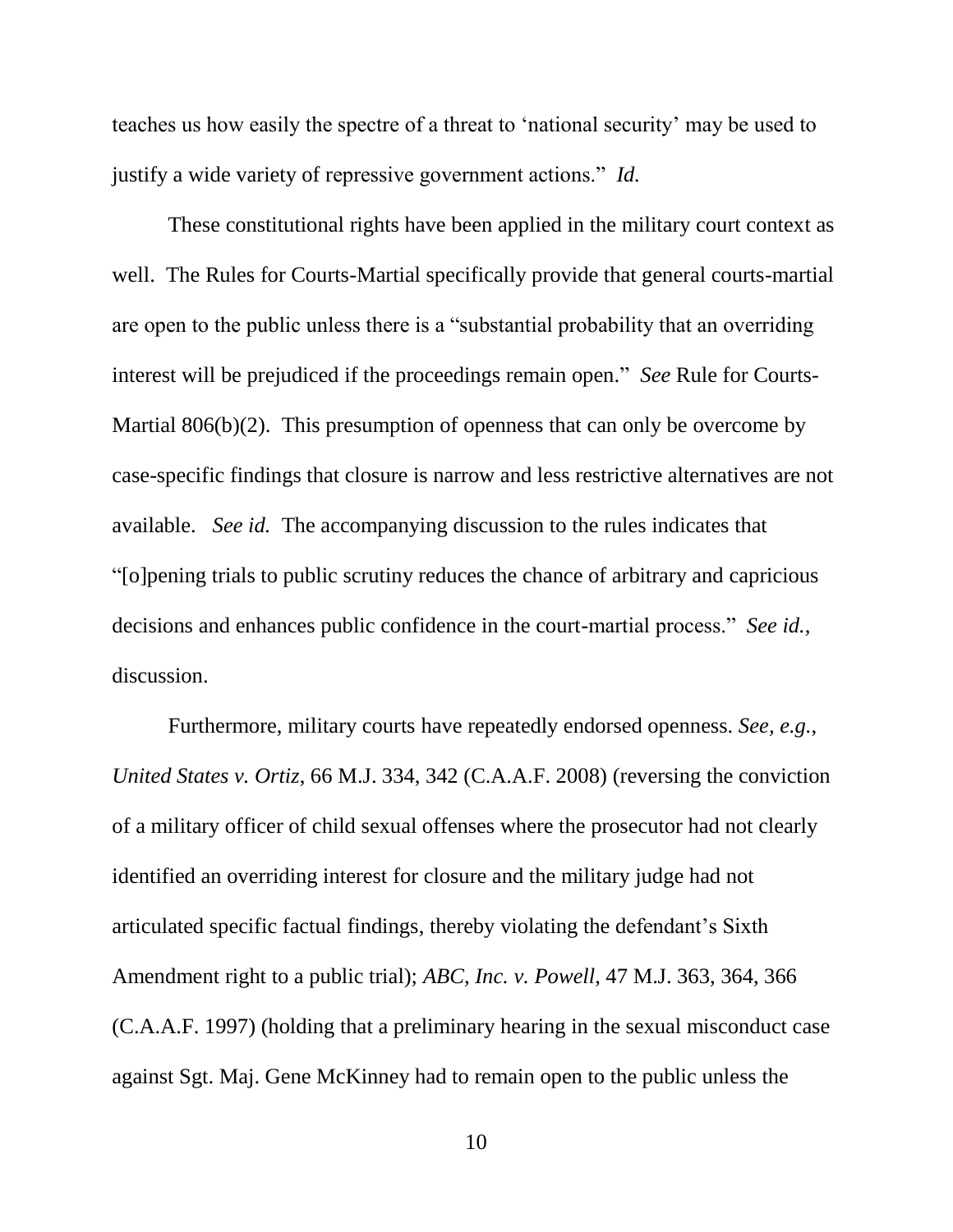Army could show a specific and substantial need for secrecy); *United States v. Travers*, 25 M.J. 61, 62 (C.M.A. 1987) (ruling that the constitutional right of public access to criminal trials extends to courts-martial such that the accused must demonstrate an "overriding interest" that could justify closure in order to bar the public from the courtroom and observing that "we believe that public confidence in matters of military justice would quickly erode if courts-martial were arbitrarily closed to the public"); *United States v. Hershey*, 20 M.J. 433, 435–36 (C.M.A. 1985) (finding that, "[w]ithout question," the Sixth Amendment right to a public trial is applicable to courts-martial and noting that "[a] public trial is believed to effect a fair result by ensuring that all parties perform their functions more responsibly, encouraging witnesses to come forward, and discouraging perjury"). This Court must recognize the constitutional and precedential value of openness in deciding this matter.

### **B. The interest in open proceedings extends to court-martial documents and dockets.**

Although the Supreme Court has not specifically extended the constitutional right of access to judicial records and documents, *see Nixon, supra,* the Army Court of Criminal Appeals recognized a qualified First Amendment-based right of public access to documents admitted in evidence at a pretrial proceeding open to the public. *United States v. Scott*, 48 M.J. 663, 666 (A. Ct. Crim. App. 1998) (overturning the decision of a military judge who sealed a stipulation of facts but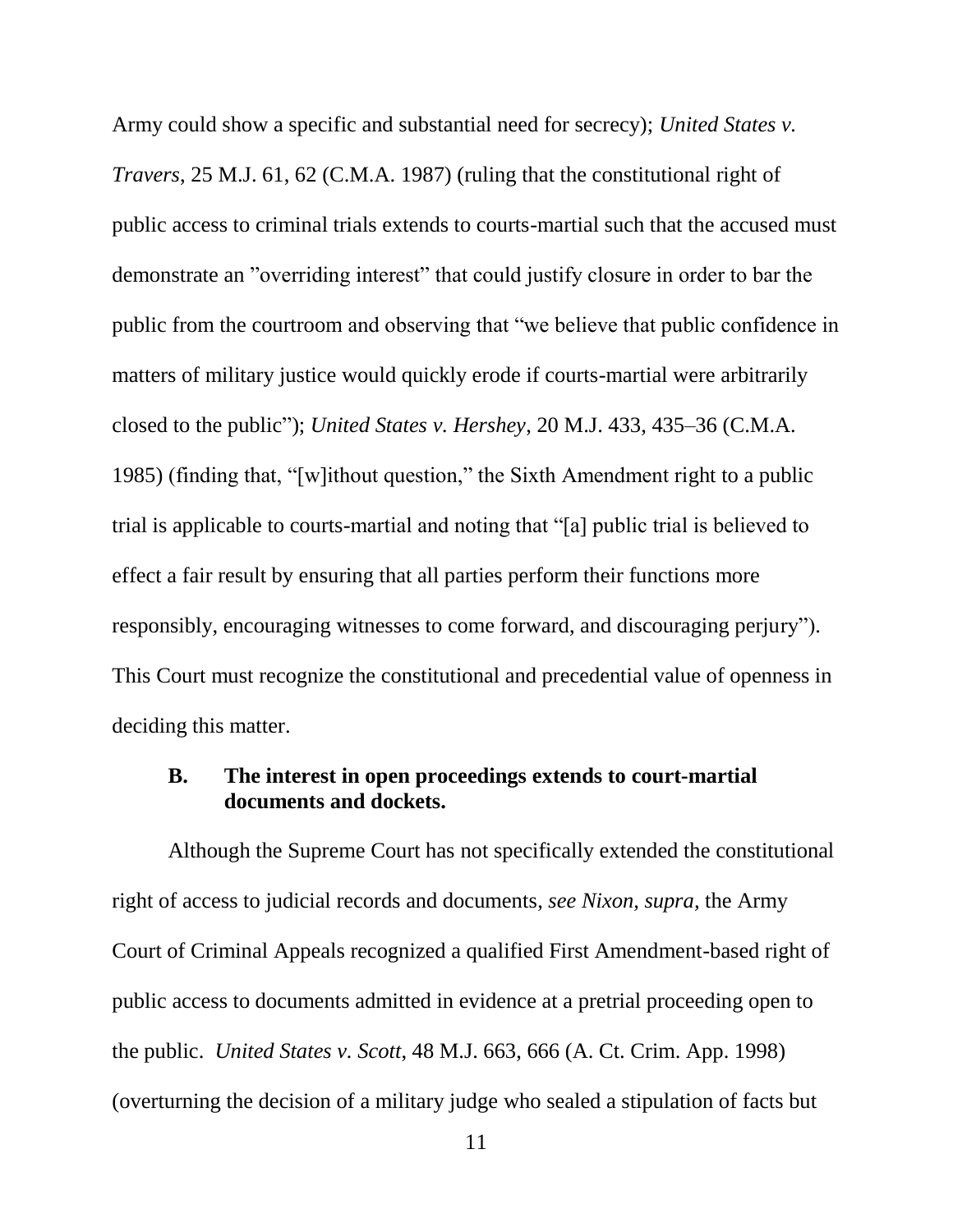had made no findings of fact to support his conclusion that several people, whom he did not specifically identify, had privacy interests that justified the sealing).

Moreover, federal appellate courts have acknowledged that the public policy interest in access to documents mirrors the interest in open criminal proceedings, justifying the recognition of a constitutional right of access to court records.

For example, the U.S. Court of Appeals for the District of Columbia, in accordance with the rulings of other circuits, found that a First Amendment right of access attached to plea agreements. *Wash. Post v. Robinson*, 935 F.2d 282, 288 (D.C. Cir. 1991). The court noted that the documents "have traditionally been open to the public, and public access to them enhances both the basic fairness of the criminal [proceeding] and the appearance of fairness so essential to public confidence in the system." *Id.* (internal quotation marks omitted); *see also In re Providence Journal Co., Inc.*, 293 F.3d 1, 10 (1st Cir. 2002) (internal quotation marks omitted) ("[T]his constitutional right — which serves to ensure a full understanding of criminal proceedings, thereby placing the populace in a position to serve as an effective check on the system — extends to documents and kindred materials submitted in connection with the prosecution and defense of criminal proceedings."); *In re N.Y. Times Co.*, 828 F.2d 110, 114 (2d Cir. 1987) (construing the constitutional right of access to apply to "written documents submitted in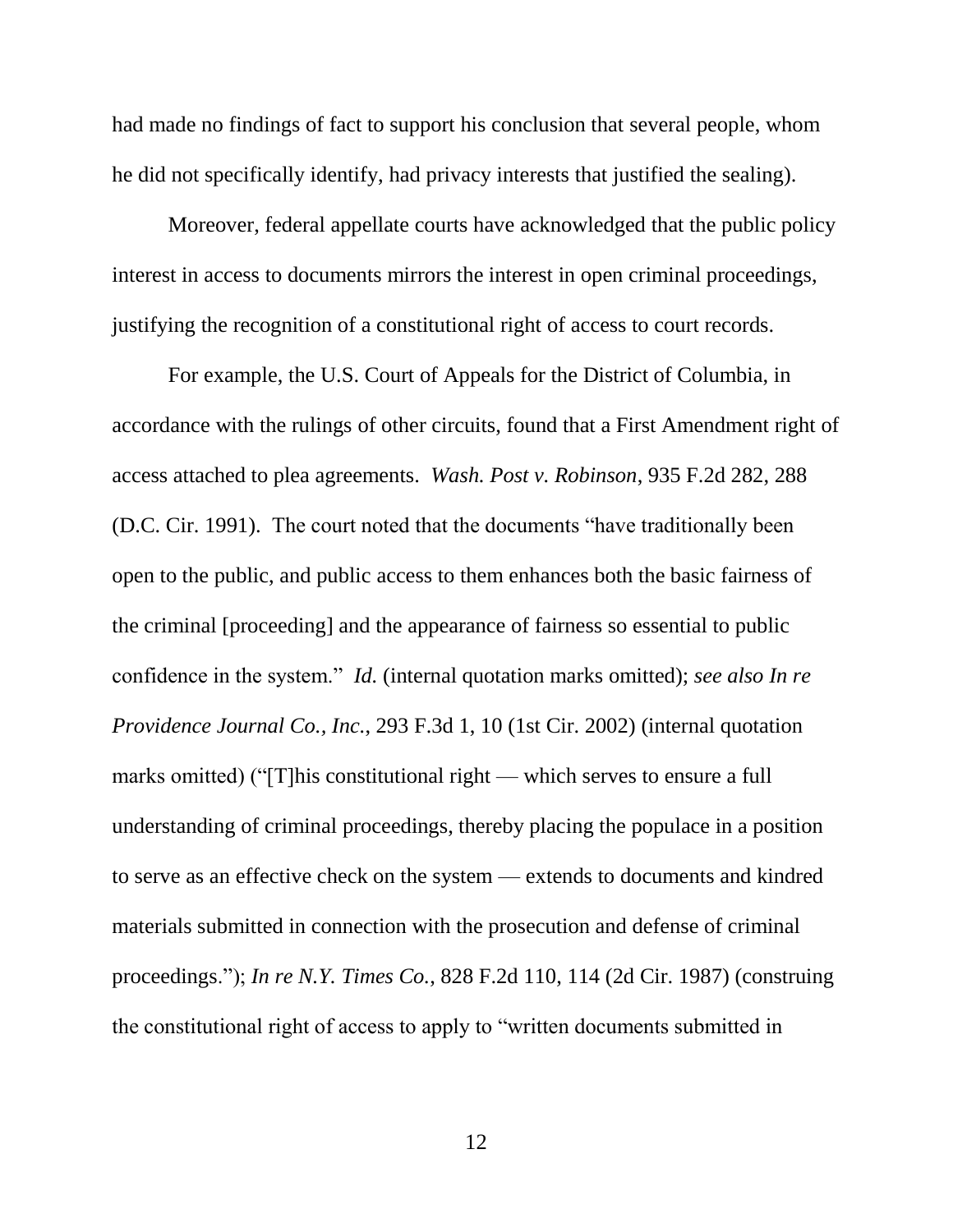connection with judicial proceedings that themselves implicate the right of access").

The military court here has not even published a docket, forcing journalists to independently undertake the laborious compilation and categorization of the documents that have been made available. *See* Alexa O'Brien, *Reconstructed Appellate Exhibit List*. 8 Imposing these administrative costs on journalists significantly burdens their access rights, and thus the access of the public as well.

Federal appellate courts have struck down secret docket schemes. In *United States v. Valenti*, 987 F.2d 708 (11th Cir. 1993), the *St. Petersburg Times* challenged the use of dual dockets by the district courts, which permitted cases to be placed on either a public or a sealed docket. The U.S. Court of Appeals for the Eleventh Circuit concluded that the use of a dual-docketing system was "inconsistent with affording the various interests of the public and the press meaningful access to criminal proceedings." *Id.* at 715. The court observed that the "dual-docketing system can effectively preclude the public and the press from seeking to exercise their constitutional right of access to the transcripts of closed bench conferences" and held that this system was "an unconstitutional

<sup>8</sup> Available at

http://www.alexaobrien.com/secondsight/wikileaks/bradley\_manning/appellate\_ex hib/reconstructed\_appellate\_list\_for\_the\_secret\_trial\_us\_v\_pfc\_manning.html.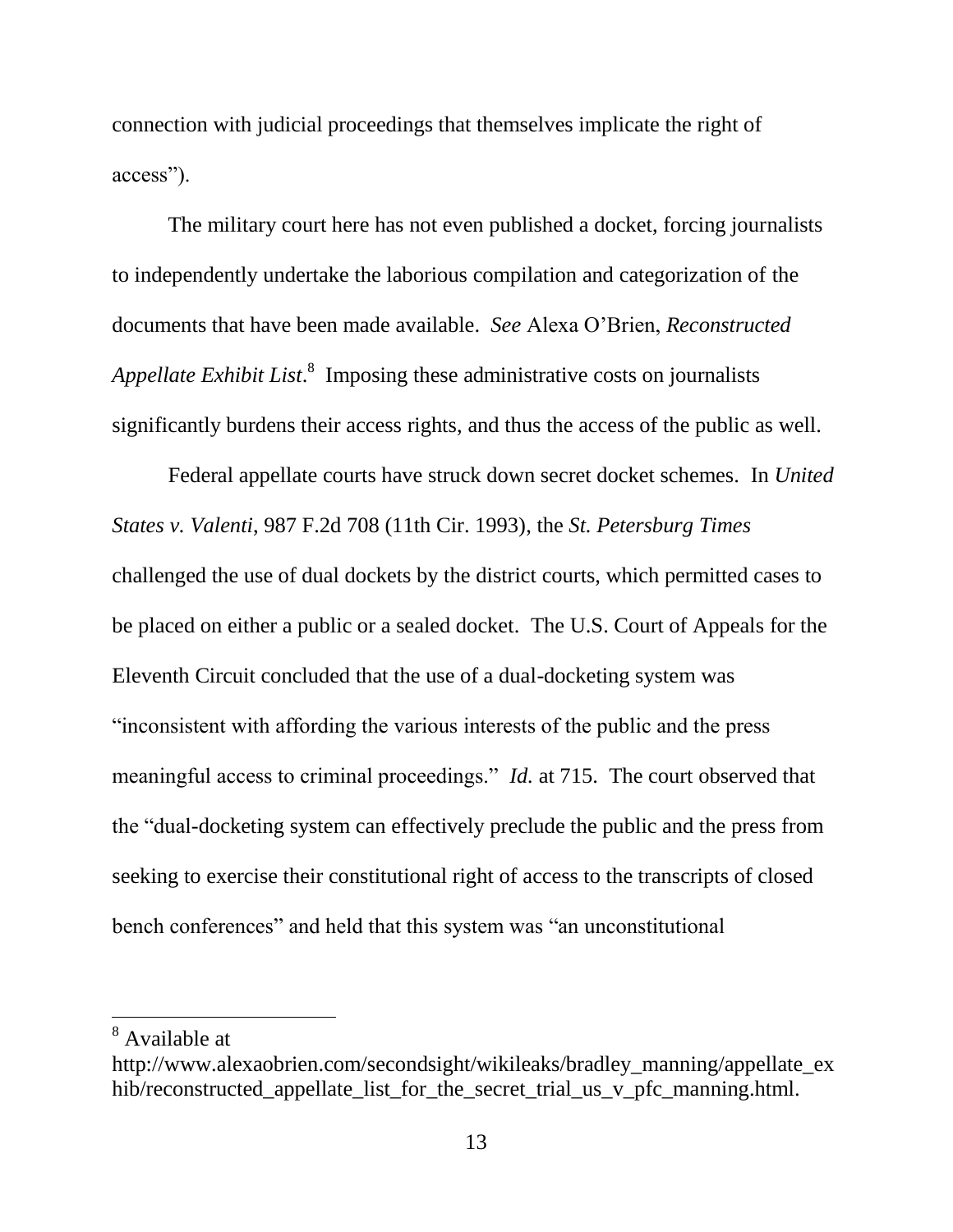infringement on the public and press's qualified right of access to criminal proceedings." *Id.*

In *Hartford Courant Co. v. Pellegrino*, 380 F.3d 83, 96 (2d Cir. 2004), the U.S. Court of Appeals for the Second Circuit held that "docket sheets enjoy a presumption of openness and that the public and the media possess a qualified First Amendment right to inspect them." Otherwise, the court explained, "the ability of the public and press to attend civil and criminal cases would be merely theoretical." *Id.* at 93. A right of access to docket sheets, according to the court, was necessary to "endow the public and press with the capacity to exercise their rights guaranteed by the First Amendment." *Id.* Thus, the court concluded that there was not only a historical tradition of public access to docket sheets but that such access allows the public to "discern the prevalence of certain types of cases, the nature of the parties to particular kinds of actions, information about the settlement rates in different areas of law, and the types of materials that are likely to be sealed." *Id.* at 94–96.

As these cases indicate, the public and news media's well-established right of access to judicial proceedings is nearly meaningless where the docket fails to provide reasonable and proper notice of a particular proceeding and the nature and contents of documents filed in connection with that proceeding beforehand. Journalists rely heavily on court documents to gain and provide to readers the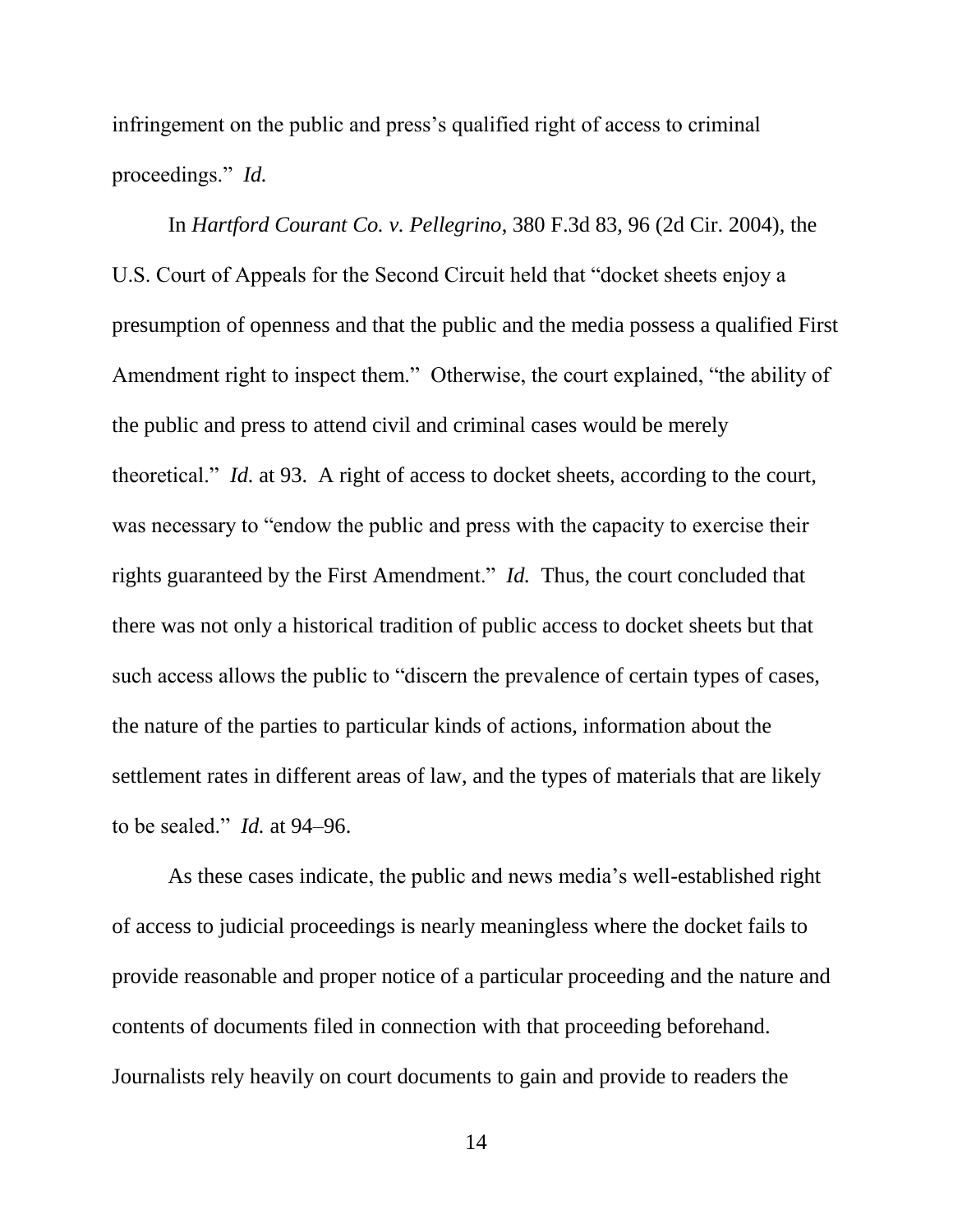background of and context surrounding a legal controversy. Prior access to the materials also allows reporters, many of whom have no legal education, to process the often complex legal theories beforehand, or to interview a legal expert who could explain the issues, so they are better equipped to understand what is transpiring in a proceeding they attend and accurately report on it to the public.

Here, the lack of available transcripts, combined with the speed at which Chief Judge Col. Lind has read orders from the bench, has stymied reporting efforts. According to journalist Ed Pilkington of The Guardian, "The restrictions that they have imposed on us make it vastly more difficult to do a good job." *See*  David Carr, *supra*. Although Judge Lind granted the defense permission to publish redacted versions of court filings online, public release of this information is subject to government review and redaction. Moreover, the decision about which documents to publicly disclose pending government approval rests solely with the defense, making it incredibly difficult for journalists to ensure that they have obtained all the information needed for a balanced report. In short, the inability to view court documents filed in connection with a particular judicial proceeding burdens the news media's constitutionally protected right to collect and disseminate the news and severely limits the public's understanding of important proceedings.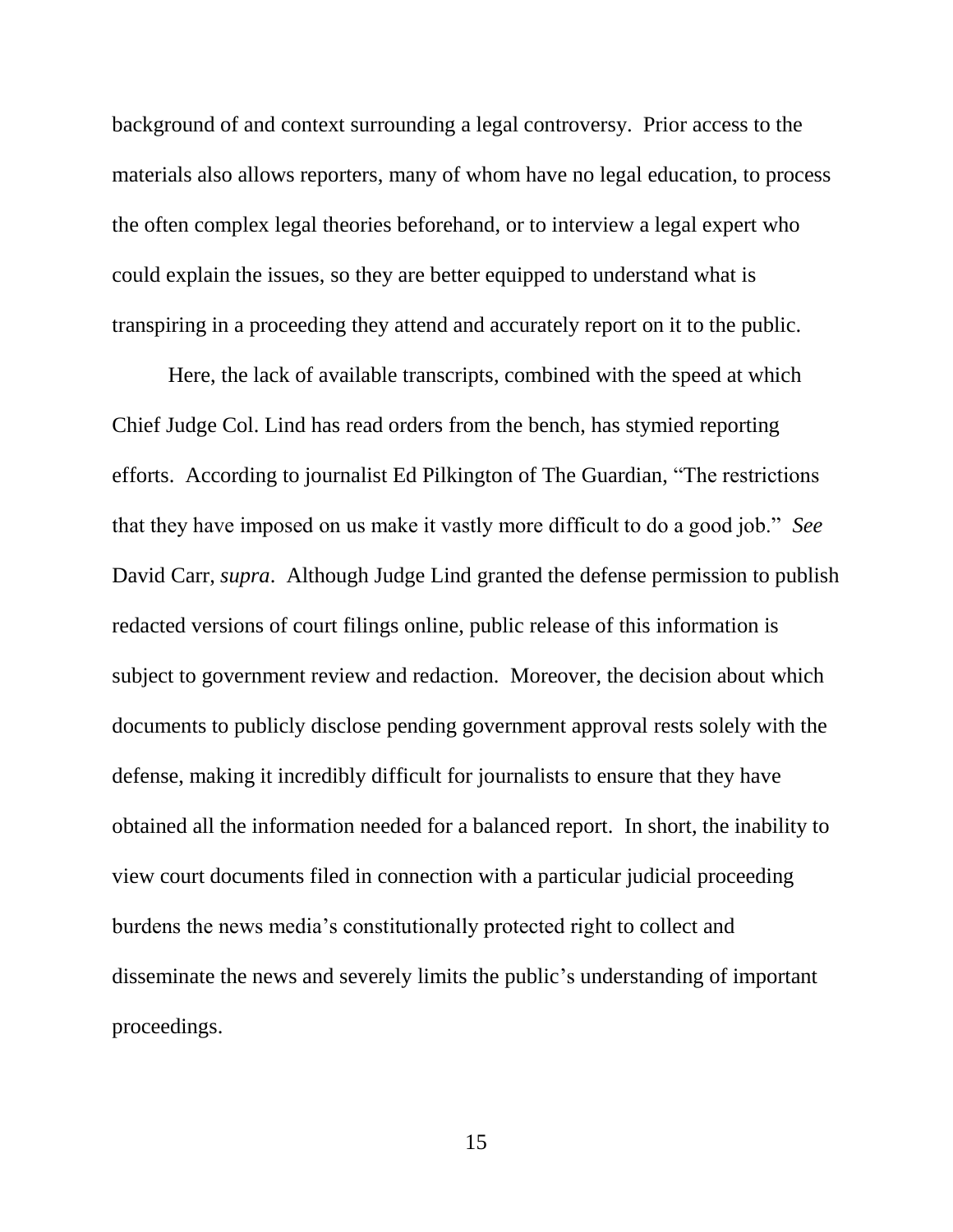### **C. The public policy implications of secrecy highlight the importance of a constitutional right of access to courts-martial documents.**

Despite the principles of openness articulated in both rules and judicial decisions discussed above, one study reported that access to docket and schedule information for military proceedings is often extremely limited  $\alpha^9$  — a trend clearly represented by the Manning prosecution. And the effect of this secrecy is significant: It raises the question of whether secrecy is being used to protect the government from scrutiny, in direct contravention of the very rationale underlying the presumptive openness.

One need look no further than the facts of this case to see the alarming results when the public is deprived of its ability to oversee the proceedings by which military personnel have their day in court to answer to and defend against allegations of serious offenses. Despite the gravity of Manning's alleged actions — which provoked official responses ranging from a call for execution if found guilty of the treasonous behavior<sup>10</sup> to an accusation that the leak sowed "[t]he

<sup>9</sup> The Reps. Comm. for Freedom of the Press & Tully Ctr. for Free Speech at Syracuse Univ.'s S.I. Newhouse Sch. of Pub. Commc'ns, *Off Base: Fighting for Access to Military Court Dockets and Proceedings* (2008), http://www.rcfp.org/base-fighting-access-military-court-dockets-and-proceedings.

<sup>10</sup> Andy Barr, *Rep. Mike Rogers: Execute WikiLeaks Leaker*, POLITICO, Aug. 3, 2010, http://www.politico.com/news/stories/0810/40599.html.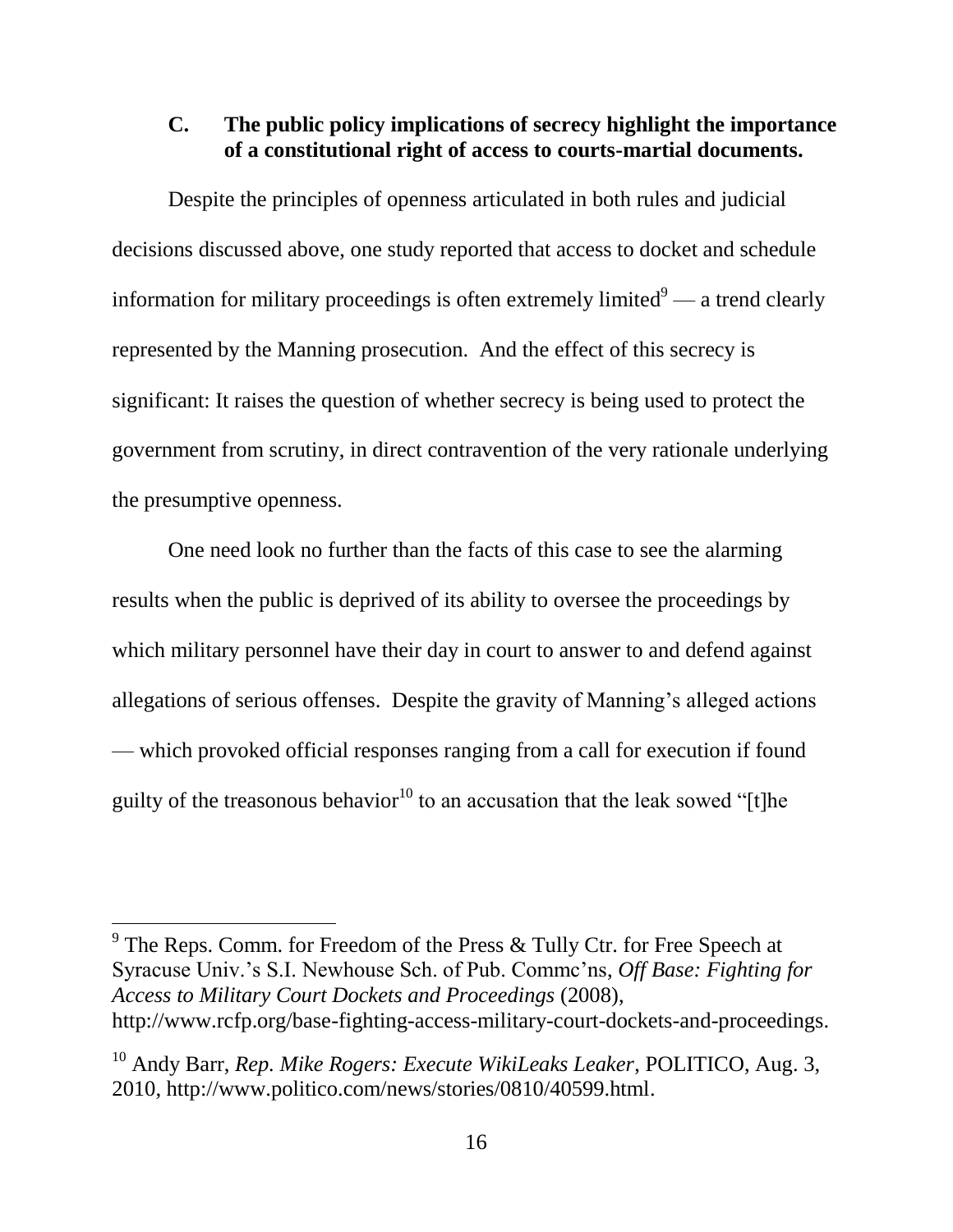seeds of the next 9/11 terrorist attack"<sup>11</sup> — the man many others dubbed a "hero"<sup>12</sup> developed a strong coalition of supporters worldwide in the weeks and months following the disclosure. This support reflected a sentiment among a large segment of society that the U.S. government keeps too many secrets in an attempt to shield itself from public scrutiny of misconduct. *See* Ashley Fantz, *Through Supporters, Bradley Manning Still Fights*, CNN.com, Aug. 21, 2012, *available at* http://www.cnn.com/2012/08/21/world/bradley-manning-update. Manning's supporters founded the nonprofit Bradley Manning Support Network in 2010, which "has organized rallies across the country for Manning" and established "a strong social media presence." *Id.; see also* Michael W. Savage, *Army Analyst Celebrated As Antiwar Hero*, Wash. Post, Aug. 14, 2010, at  $A2^{13}$  (describing Manning as "an instant folk hero" to thousands of grassroots activists disturbed by U.S. foreign policy). A fund to raise money for Manning's legal defense has also raised more than \$1 million from approximately 17,000 donors. *See The Bradley* 

<sup>&</sup>lt;sup>11</sup> Frank Ryan, *WikiLeaks' Disclosure of Documents Sows Seeds for Next Terrorist Attack*, Cent. Pa. Bus. J., Sept. 17, 2010, at 16, 16, *available at* 2010 WLNR 19198737.

<sup>12</sup> Aaron Glantz, *Jailed Soldier Has Support of Resisters*, N.Y. Times, Dec. 26, 2010, at A33, *available at* http://www.nytimes.com/2010/12/26/us/26bcmanning.html.

<sup>13</sup> Available at http://www.washingtonpost.com/wpdyn/content/article/2010/08/13/-AR2010081305820.html.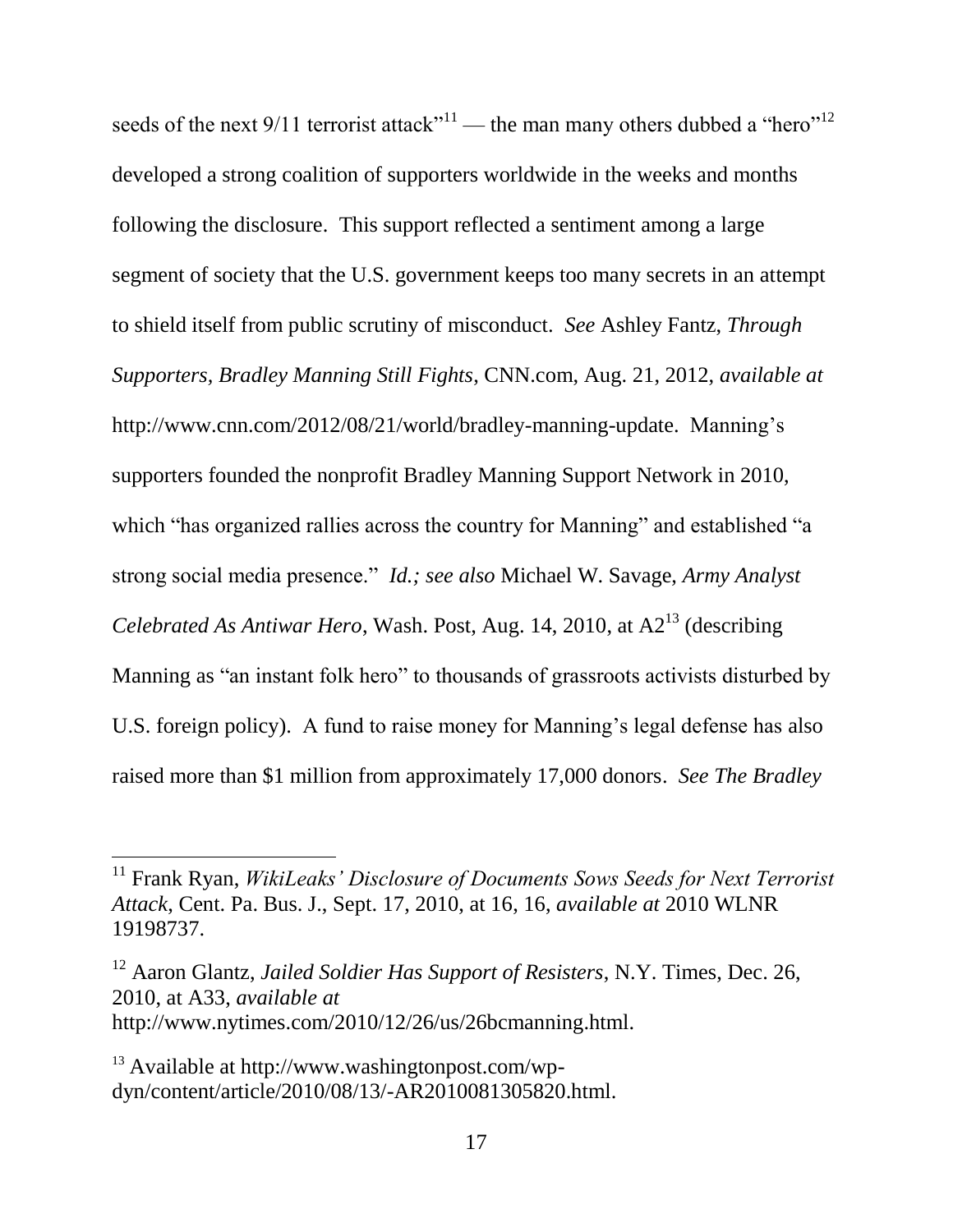*Manning Defense Fund*, http://couragetoresist.org/donate/bradley-manning.html (last visited June 3, 2013).

In later months, accusations from supporters that Manning was being mistreated while held in a military prison — including speculation that the alleged abuse was an attempt to pressure him to testify against Wikileaks founder Julian Assange — "rallied many on the political left to his defense." Scott Shane, *Accused Soldier Stays in Brig As WikiLeaks Link Is Sought*, N.Y. Times, Jan. 14, 2011, at A1. $^{14}$ 

Regardless of whether one views Manning as a hero or a villain, the criminal prosecution of an American service member for the alleged leak of the largest amount of classified information in U.S. history is a matter of intense public interest and controversy. The "logic" of allowing access to documents filed in a court-martial is evident: Without access to the documents that flesh out the charges and defenses, there is no meaningful public oversight of the proceeding. Such oversight is of vital importance, as it ensures fairness, enhances quality, and heightens respect for the entire process. Indeed, the interest in openness in this case is not mere curiosity but rather a concern about the integrity of this nation's government and military courts. But the pervasive secrecy underlying the

<sup>&</sup>lt;sup>14</sup> Available at

http://query.nytimes.com/gst/fullpage.html?res=9B00E4D7173FF937A25752C0A 9679D8B63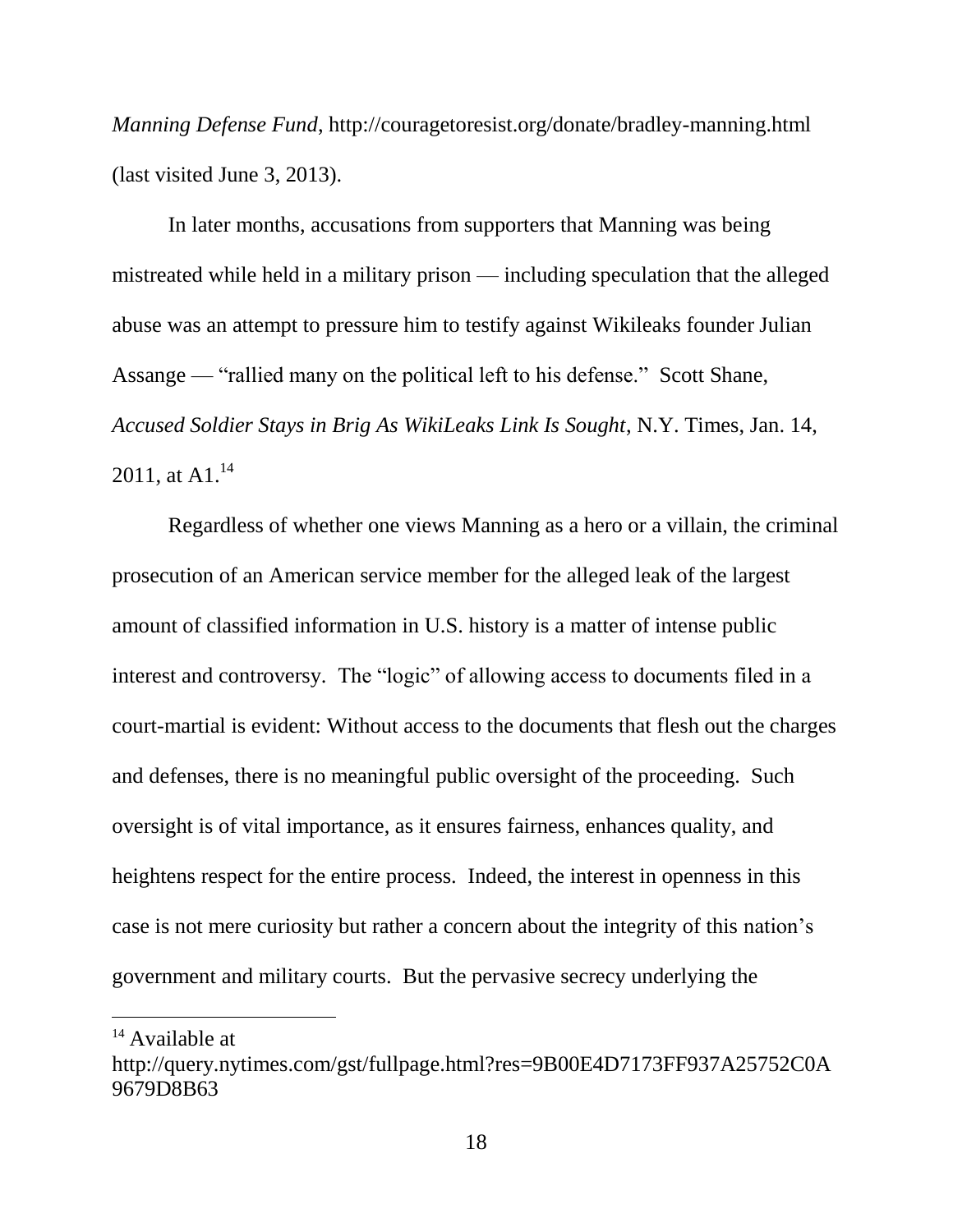Manning prosecution has reinforced and indeed fueled a theory that the U.S. government keeps far too many secrets in an attempt to evade public oversight.

While *amici* recognize that various interests, including the need to protect national security information, may justify sealed records, it is hard to fathom that the overwhelming majority of documents still secret in this case consist of information of such a confidential nature that no part of them can be publicly disclosed. If the public is to have faith in the justice administered by military tribunals overseeing cases of significant public interest and concern, it needs to have confidence that any misconduct or attempts to shield such behavior is exposed and resolved openly. "People in an open society do not demand infallibility from their institutions, but it is difficult for them to accept what they are prohibited from observing." *Richmond Newspapers, Inc.*, 448 U.S. at 572.

This case presents a stark example of the dangerous extent to which pervasive secrecy in military court proceedings undercuts the appearance of fairness essential to public confidence in the system and fundamental to the proper administration of justice. But this Court has the opportunity to restore public faith in the nation's military courts by holding that the First Amendment protects a right of public access to courts-martial and a corresponding right of access to the documents filed therein.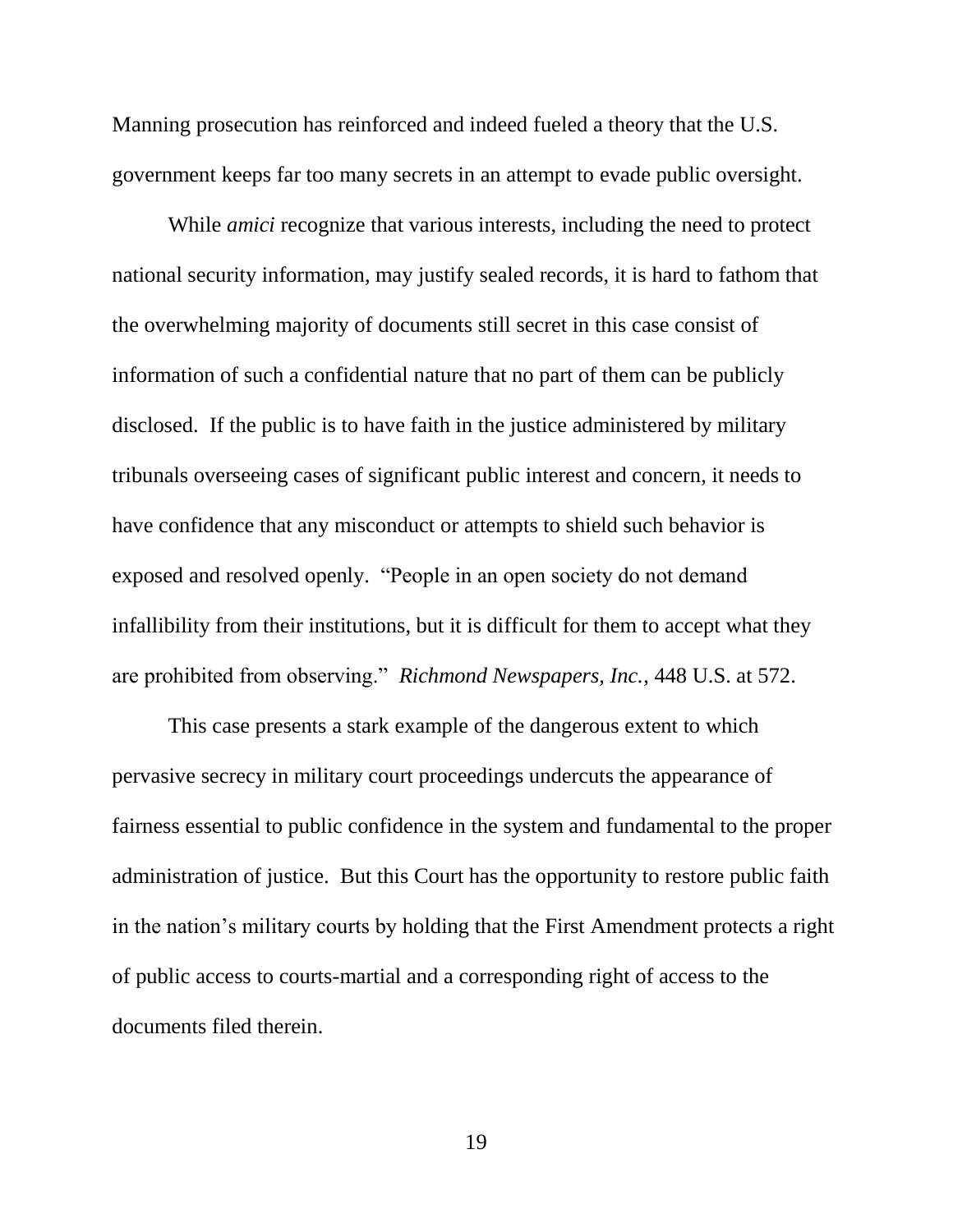#### **CONCLUSION**

For the foregoing reasons, *amici* respectfully request that this Court grant

Plaintiffs' motion for a preliminary injunction.

Arlington, VA June 5, 2013

Respectfully submitted,

/*s/ Bruce D. Brown* Bruce D. Brown (Bar # 14895) *Counsel of Record* Gregg P. Leslie Robert J. Tricchinelli The Reporters Committee for Freedom of the Press 1101 Wilson Blvd., Suite 1100 Arlington, VA 22209-2100 bbrown@rcfp.org (703) 807-2100 \* *Additional counsel appearances listed on following pages*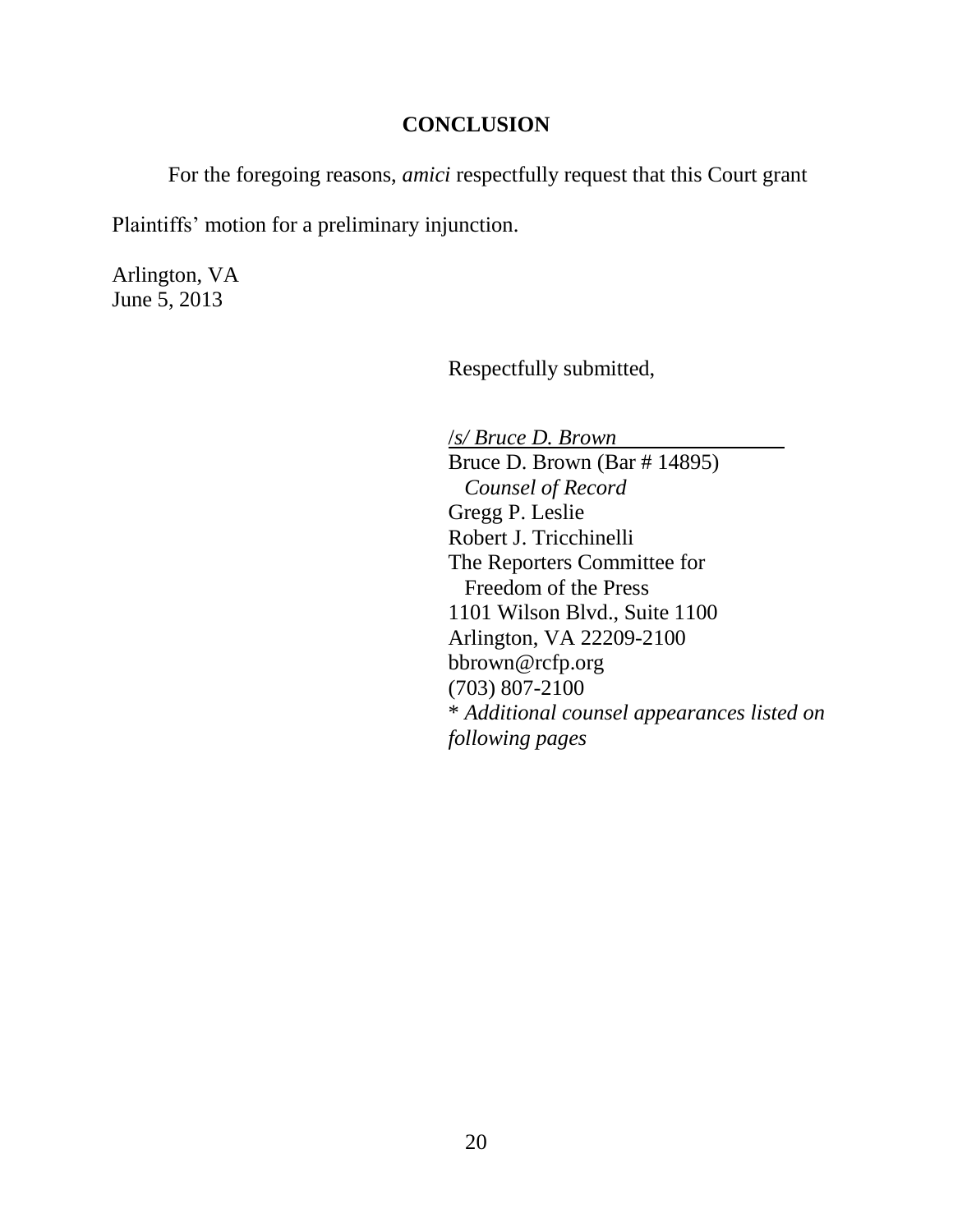\*Additional *amici* counsel:

John Zucker Indira Satyendra ABC, Inc. 77 W. 66th Street New York, NY 10023

Jerald N. Fritz Senior Vice President Legal and Strategic Affairs and General Counsel Allbritton Communications Company 1000 Wilson Blvd., Suite 2700 Arlington, VA 22209 *Counsel for POLITICO LLC*

Kevin M. Goldberg Fletcher, Heald & Hildreth, PLC 1300 N. 17th St., 11th Floor Arlington, VA 22209 *Counsel for American Society of News Editors*

Karen Kaiser Associate General Counsel The Associated Press 450 W. 33rd Street New York, NY 10001

Jonathan Bloom Weil, Gotshal & Manges LLP 767 Fifth Avenue New York, NY 10153 *Counsel for The Association of American Publishers, Inc.*

David C. Vigilante Johnita P. Due Cable News Network, Inc. 1 CNN Center Atlanta, GA 30303

Jim Ewert General Counsel California Newspaper Publishers Association 2000 O Street, Suite 120 Sacramento, California 95811

Marshall W. Anstandig General Counsel California Newspapers Partnership T. Andrew Huntington Bay Area News Group General Counsel 750 Ridder Park Drive San Jose, CA 95190

Mark H. Jackson Jason P. Conti Jacob P. Goldstein Dow Jones & Company, Inc. 1211 Avenue of the Americas 7th Floor New York, NY 10036

David M. Giles Vice President/ Deputy General Counsel The E.W. Scripps Company 312 Walnut St., Suite 2800 Cincinnati, OH 45202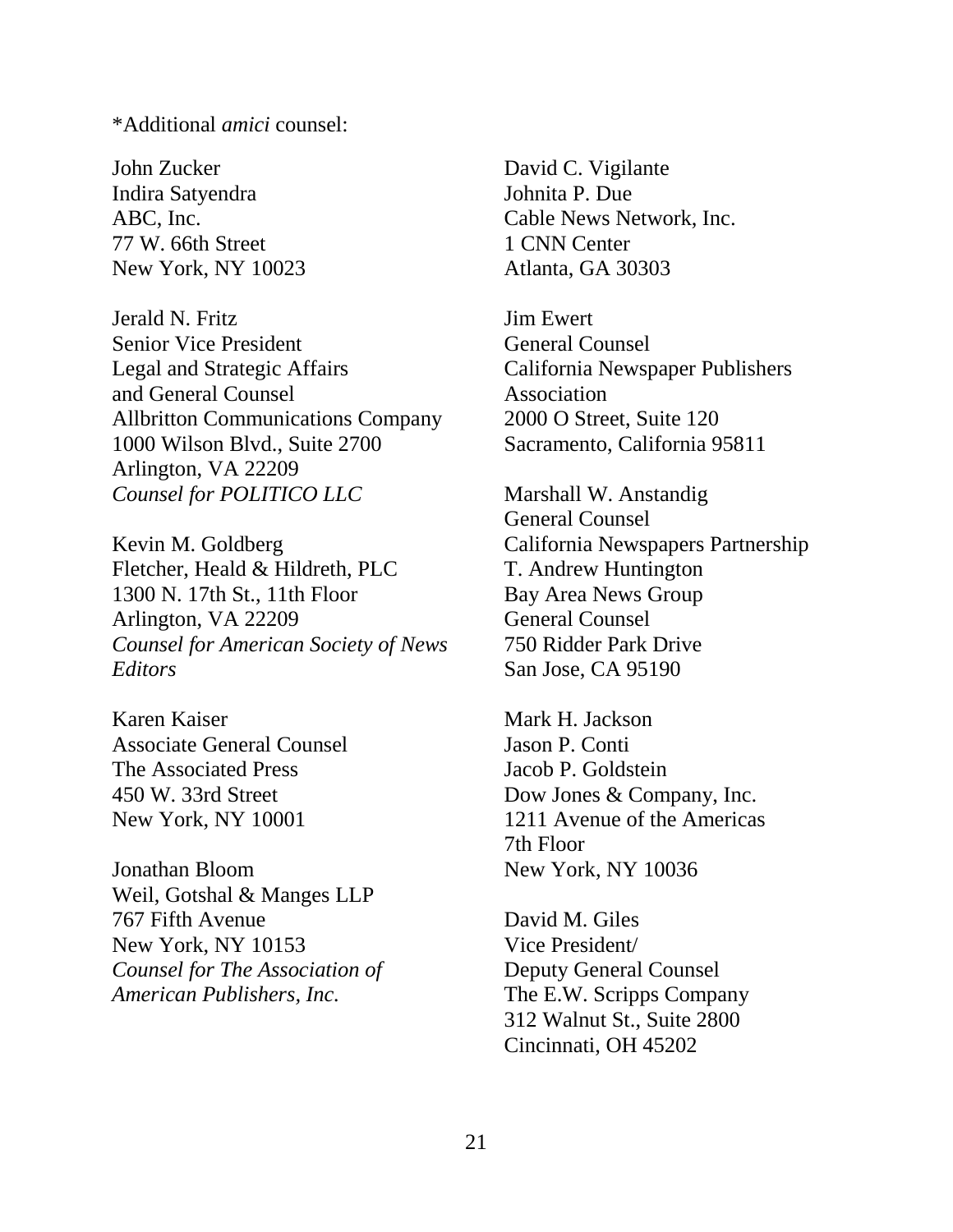Peter Scheer First Amendment Coalition 534 Fourth St., Suite B San Rafael, CA 94901

Kai Falkenberg Editorial Counsel Forbes LLC 60 Fifth Avenue New York, NY 10011

Dianne Brandi Executive Vice President Legal and Business Affairs Fox News / Fox Business 1211 Avenue of the Americas, 15th Floor New York, New York 10036

Barbara W. Wall Vice President/Senior Associate General Counsel Gannett Co., Inc. 7950 Jones Branch Drive McLean, VA 22107

Jonathan Donnellan Kristina Findikyan Hearst Corporation Office of General Counsel 300 W. 57th St., 40th Floor New York, NY 10019

J.P. Cratty Corporate Attorney Lee Enterprises, Inc. 201 North Harrison Street, Suite 600 Davenport, IA 52801

Karole Morgan-Prager Juan Cornejo The McClatchy Company 2100 Q Street Sacramento, CA 95816

Charles D. Tobin Holland & Knight LLP 800 17th Street, NW Suite 1100 Washington, DC 20006 *Counsel for The National Press Club*

Mickey H. Osterreicher 1100 M&T Center, 3 Fountain Plaza, Buffalo, NY 14203 *Counsel for National Press Photographers Association*

Denise Leary Ashley Messenger National Public Radio, Inc. 1111 North Capitol St. NE Washington, D.C. 20002

David McCraw V.P./Assistant General Counsel The New York Times Company 620 Eighth Avenue New York, NY 10018

Lynn Oberlander General Counsel The New Yorker 4 Times Square New York, NY 10036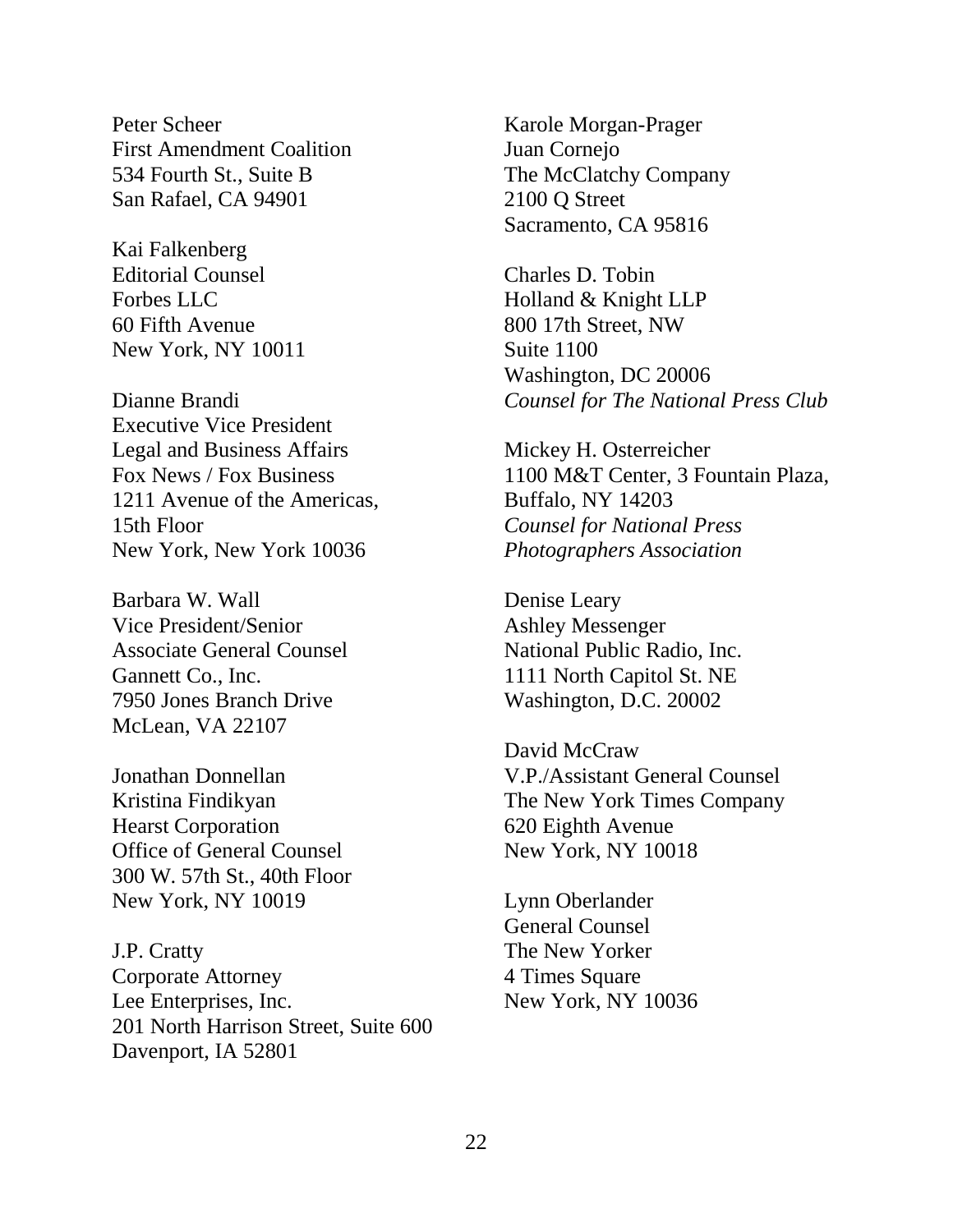Kurt Wimmer Covington & Burling LLP 1201 Pennsylvania Ave., NW Washington, DC 20004

Randy L. Shapiro The Newsweek/ Daily Beast Company LLC 555 W. 18th St., 2nd Floor New York, NY 10011

Jennifer A. Borg General Counsel North Jersey Media Group Inc. 1 Garret Mountain Plaza Woodland Park, NJ 07424

Jonathan D. Hart Dow Lohnes PLLC 1200 New Hampshire Ave., NW Washington, DC 20036 *Counsel for Online News Association*

Kathleen A. Kirby Wiley Rein LLP 1776 K St., NW Washington, DC 20006 *Counsel for Radio Television Digital News Association*

Bruce E. H. Johnson Davis Wright Tremaine LLP 1201 Third Ave., Suite 2200 Seattle, WA 98101 *Counsel for The Seattle Times Co.*

Bruce W. Sanford Laurie A. Babinski Baker & Hostetler LLP 1050 Connecticut Ave., NW Suite 1100 Washington, DC 20036 *Counsel for Society of Professional Journalists*

Mark Hinueber Vice President/General Counsel & Director of Human Resources Stephens Media LLC P.O. Box 70 Las Vegas, NV 89125

Andrew Lachow Vice President and Deputy General Counsel – Litigation Time Inc. 1271 Avenue of the Americas New York, NY 10020

David S. Bralow Assistant General Counsel/ East Coast Media Karen H. Flax Assistant General Counsel/ Publishing & Litigation Tribune Company 220 E. 42nd St., Suite 400 New York, NY 10017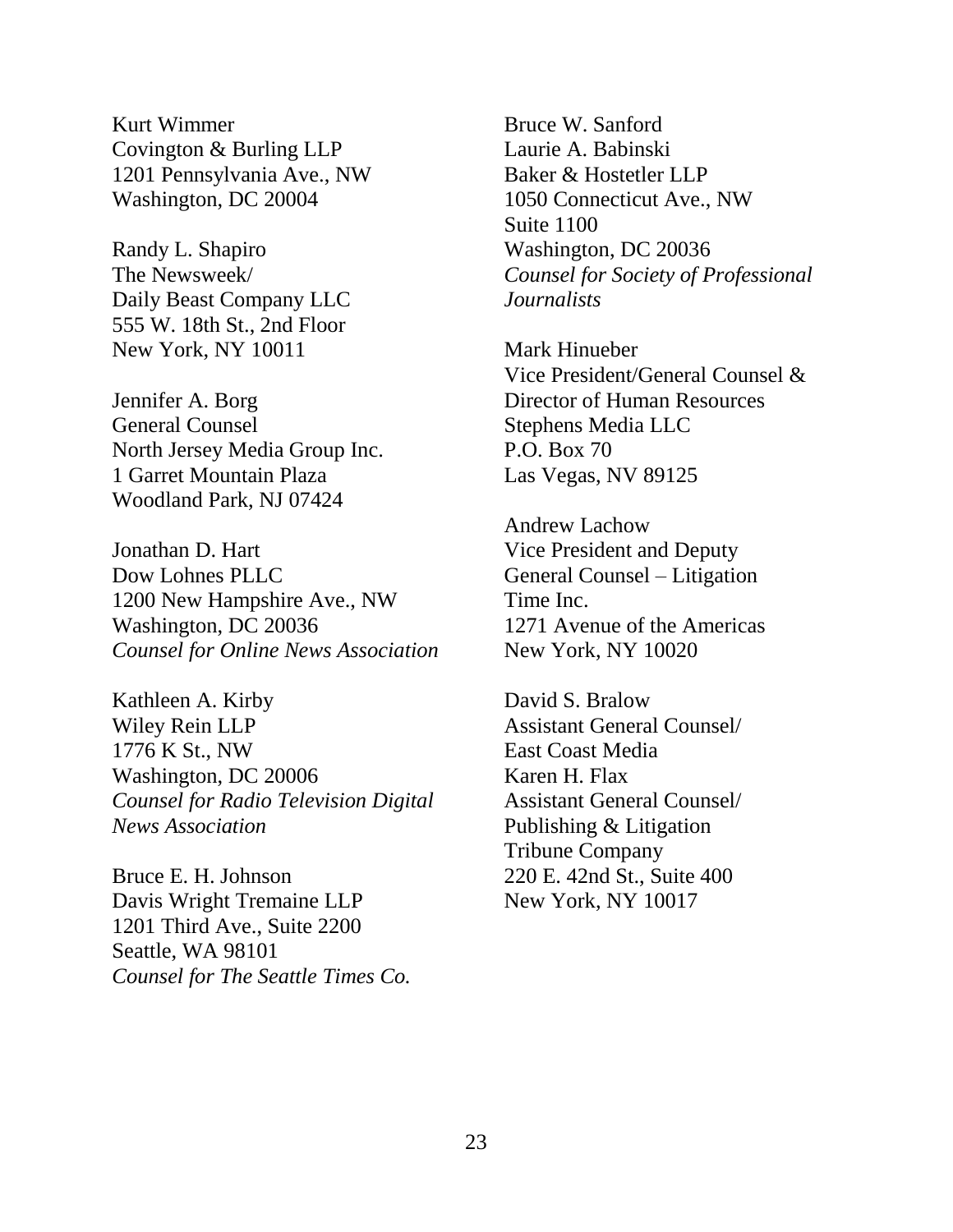John B. Kennedy James A. McLaughlin Kalea S. Clark The Washington Post 1150 15th Street, N.W. Washington, D.C. 20071

Bob Feinberg Vice President, General Counsel & Secretary WNET 825 Eighth Avenue New York, NY 10019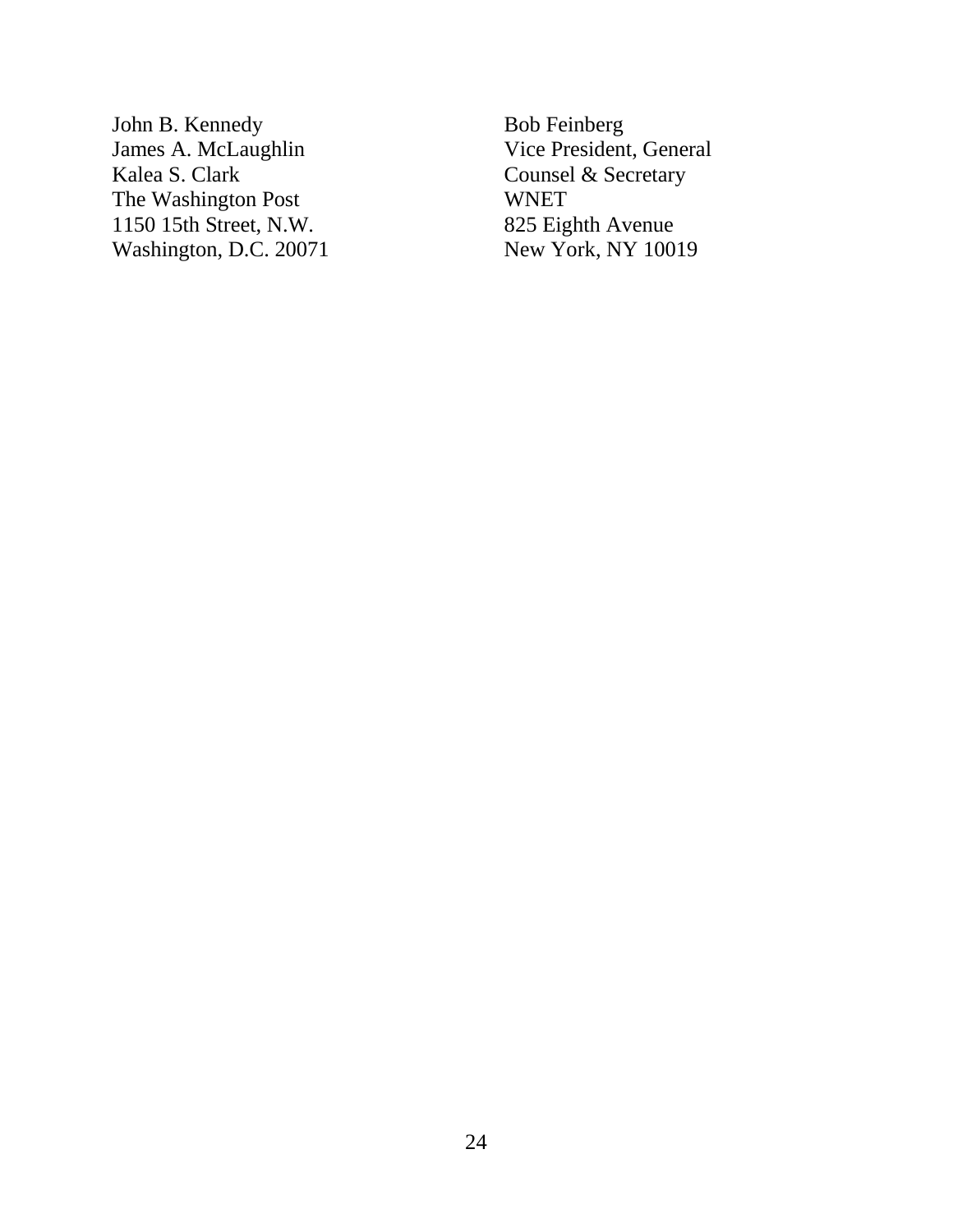# **CERTIFICATE OF SERVICE**

I hereby certify that on June 5, 2013, I electronically filed the foregoing motion for leave to file a brief *amici curiae* with the U.S. District Court for the District of Maryland and contemporaneously served electronically Shayana D. Kadidal, Counsel for Plaintiffs, at shanek@ccrjustice.org, and John Tyler, Counsel for Defendants, at John.Tyler@usdoj.gov.

Arlington, VA June 5, 2013

> /*s*/ *Bruce D. Brown* Bruce D. Brown Counsel for *amicus curiae* The Reporters Committee for Freedom of the Press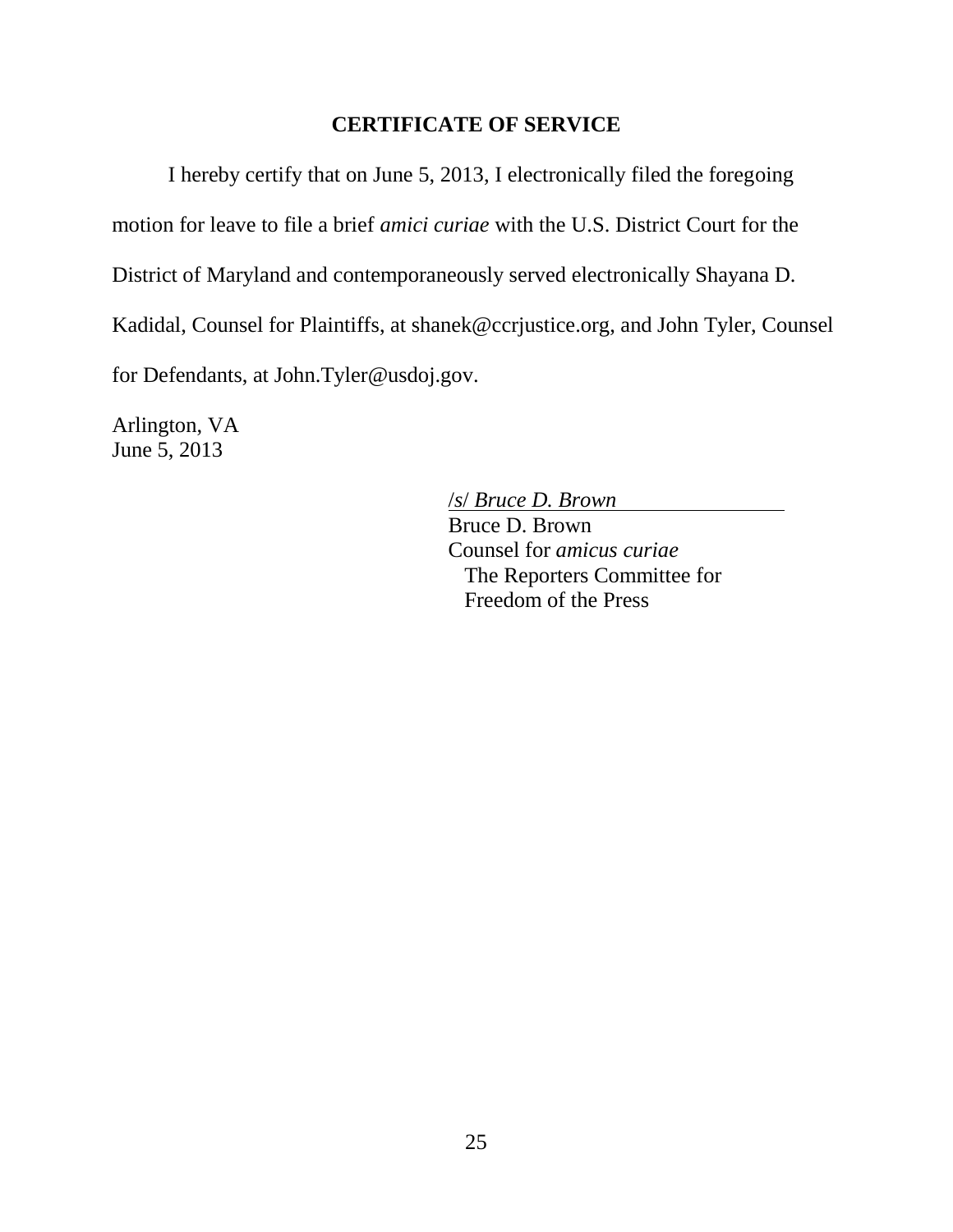#### **CORPORATE DISCLOSURE STATEMENT**

The Reporters Committee for Freedom of the Press is an unincorporated association of reporters and editors with no parent corporation and no stock.

ABC, Inc. is an indirect, wholly owned subsidiary of The Walt Disney Company, a publicly traded corporation.

Allbritton Communications Company is an indirect, wholly owned subsidiary of privately held Perpetual Corporation and is the parent company of entities operating ABC-affiliated television stations in the following markets: Washington, D.C.; Harrisburg, Pa.; Birmingham, Ala.; Little Rock, Ark.; Tulsa, Okla.; and Lynchburg, Va.

American Society of News Editors is a private, non-stock corporation that has no parent.

The Associated Press is a global news agency organized as a mutual news cooperative under the New York Not-For-Profit Corporation law. It is not publicly traded.

The Association of American Publishers, Inc. is a nonprofit organization that has no parent and issues no stock.

Cable News Network, Inc. is a wholly owned subsidiary of Turner Broadcasting System, Inc., which itself is a wholly owned subsidiary of Time Warner Inc., a publicly traded corporation.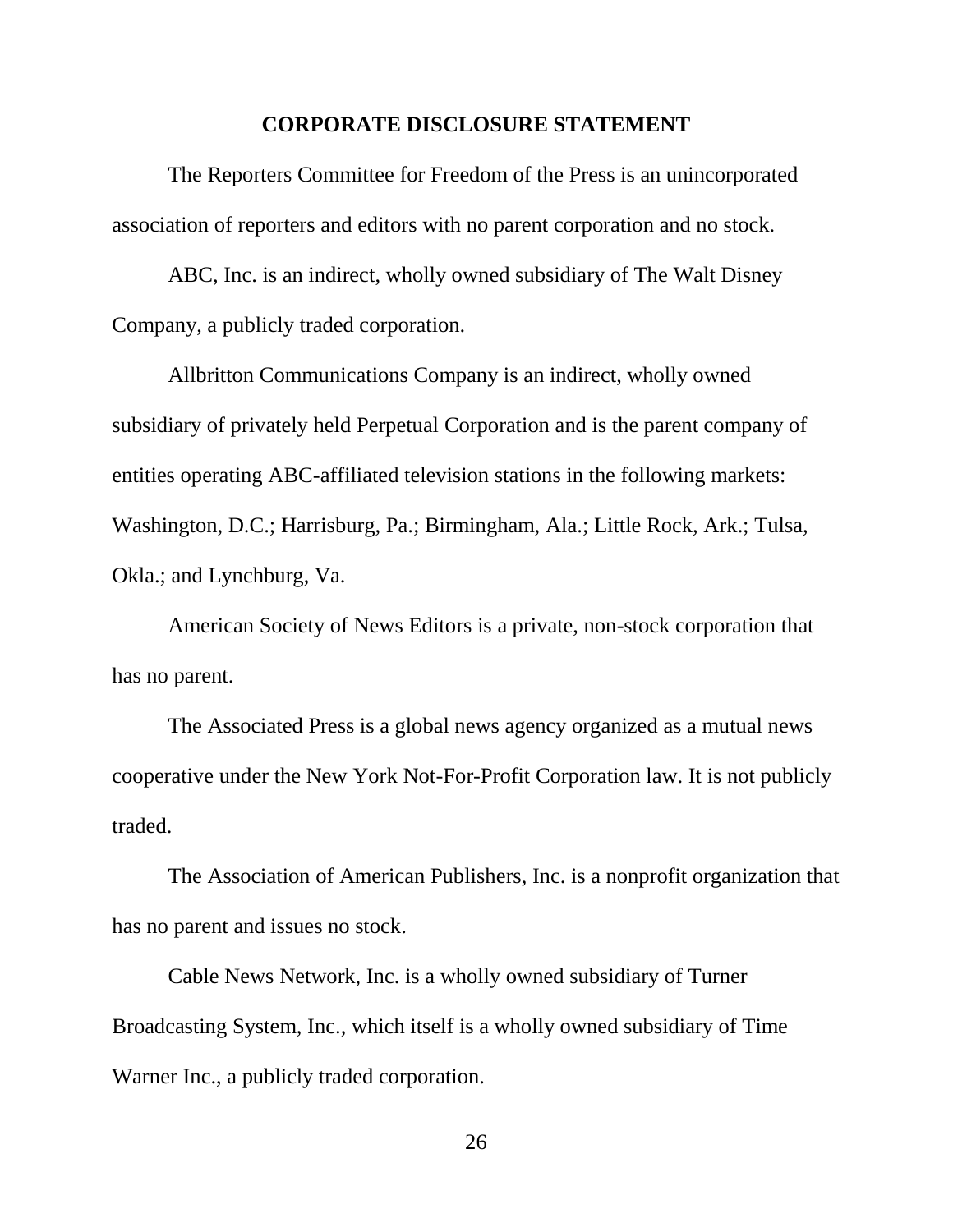California Newspaper Publishers Association is a mutual benefit corporation organized under state law for the purpose of promoting and preserving the newspaper industry in California.

California Newspapers Partnership is a general partnership operated by Digital First Media, and includes Media News Group, Stephens Media, LLC, and Gannett Company, Inc.

News Corporation, a publicly held company, is the indirect parent corporation of Dow Jones, and Ruby Newco LLC, a subsidiary of News Corporation and a non-publicly held company, is the direct parent of Dow Jones. No publicly held company owns 10% or more of Dow Jones' stock.

The E.W. Scripps Company is a publicly traded company with no parent company. No individual stockholder owns more than 10% of its stock.

First Amendment Coalition is a nonprofit organization with no parent company. It issues no stock and does not own any of the party's or amicus' stock.

Forbes has no parent corporation and no company owns 10% or more of its stock.

Fox News Network, LLC ("Fox News"), owner of the Fox News Channel and Fox Business Network, states that News Corporation, a publicly held company which is publicly traded, is the ultimate parent of Fox News. No other publicly held corporations own 10% or more of Fox News's stock.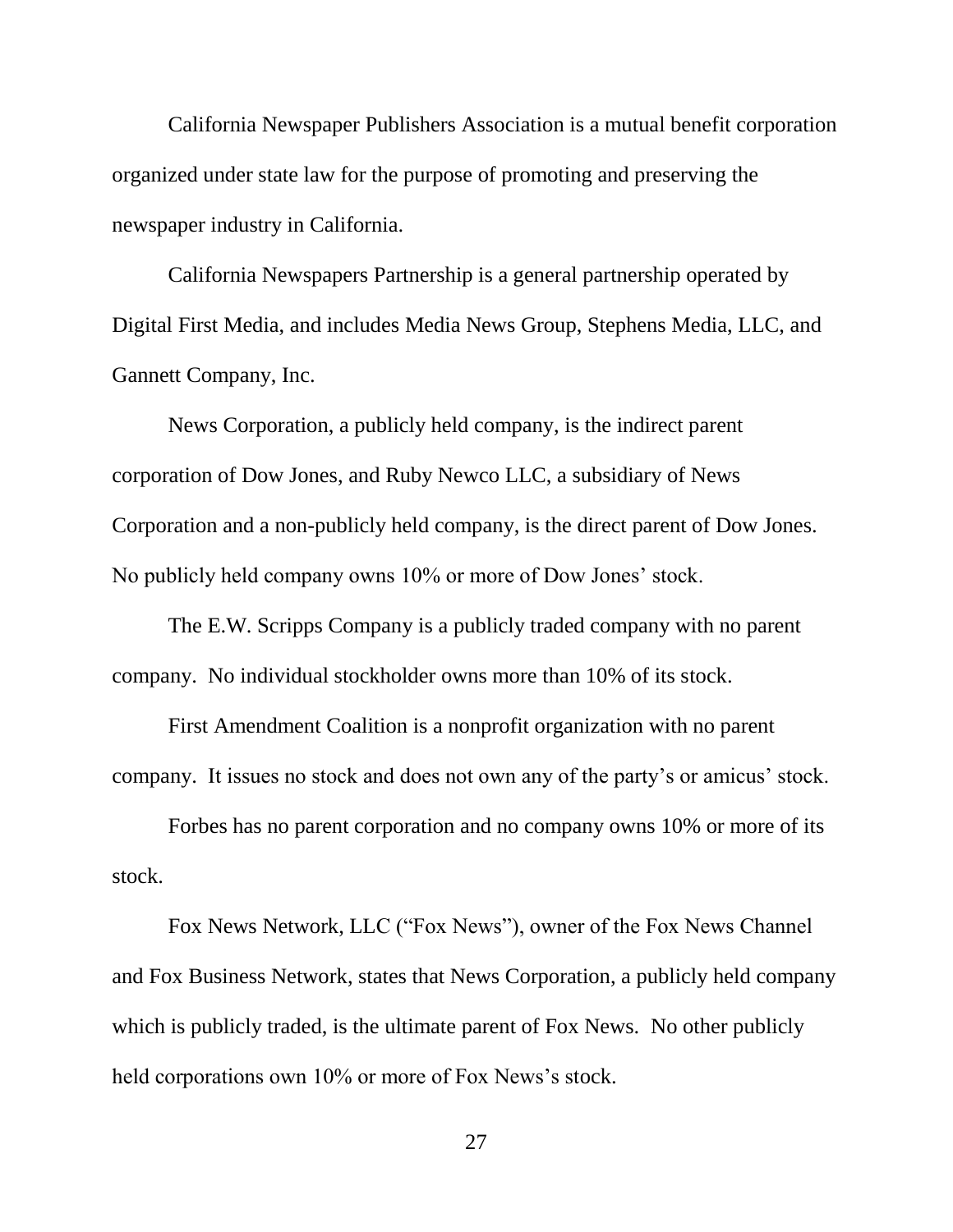Gannett Co., Inc. is a publicly traded company and has no affiliates or subsidiaries that are publicly owned. No publicly held company holds 10% or more of its stock.

Hearst Corporation is privately held and no publicly held corporation owns 10% or more of Hearst Corporation.

Lee Enterprises, Inc. is a publicly traded corporation with no parent company. Based upon the most recent filings with the United States Securities and Exchange Commission, no publicly held company holds ten percent (10%) or more of the outstanding stock of Lee Enterprises, Incorporated.

The McClatchy Company is publicly traded on the New York Stock Exchange under the ticker symbol MNI. Contrarius Investment Management Limited owns 10% or more of the common stock of The McClatchy Company.

The National Press Club is a not-for-profit corporation that has no parent company and issues no stock.

National Press Photographers Association is a 501(c)(6) nonprofit organization with no parent company. It issues no stock and does not own any of the party's or amicus' stock.

National Public Radio, Inc. is a privately supported, not-for-profit membership organization that has no parent company and issues no stock.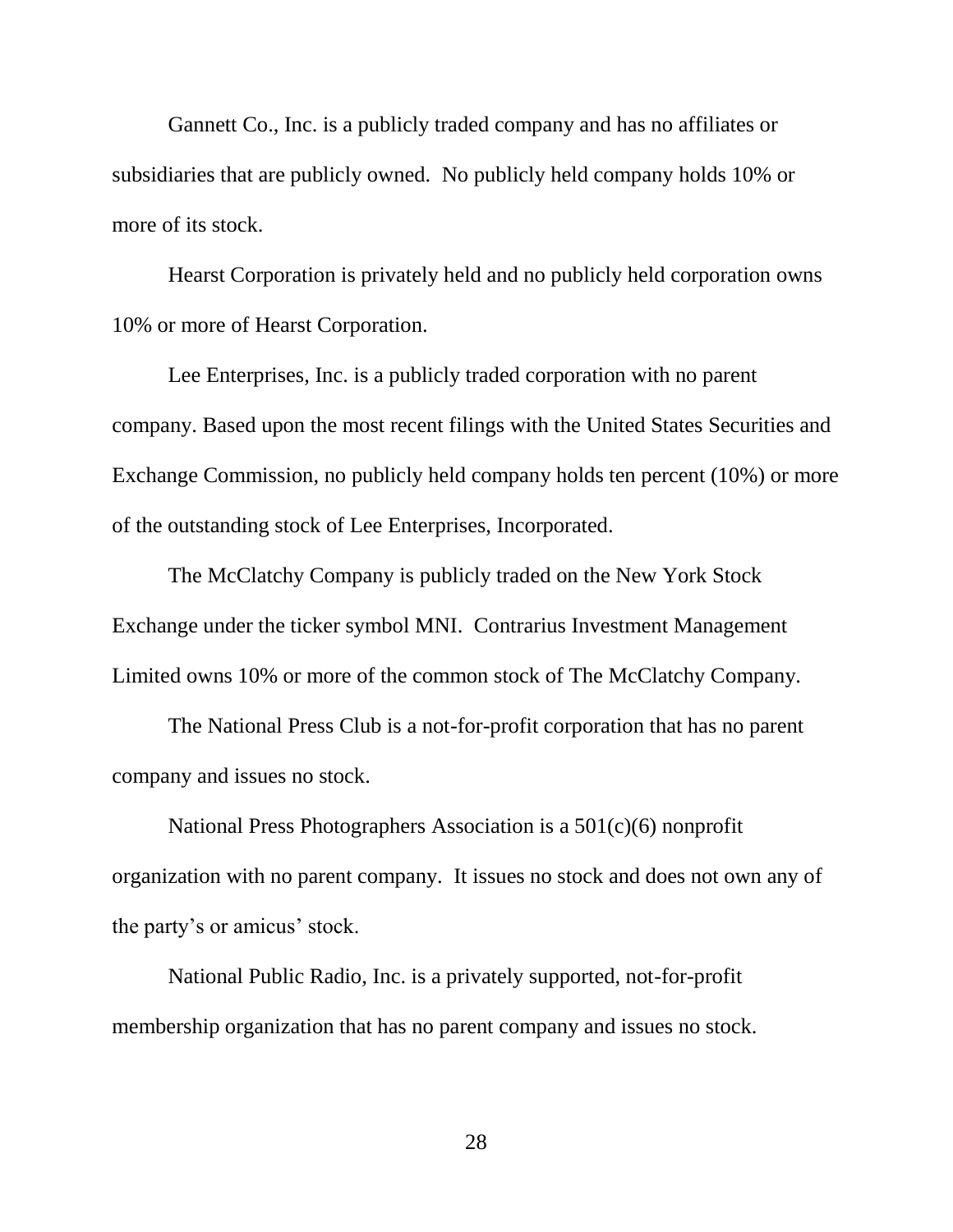The New York Times Company is a publicly traded company and has no affiliates or subsidiaries that are publicly owned. No publicly held company owns 10% or more of its stock.

The New Yorker is a national magazine published by Condé Nast, which is a division of Advance Magazine Publishers Inc. Advance Magazine Publishers Inc., a non-governmental corporate party, is a wholly-owned subsidiary of The Patriot-News Co. One hundred percent of the stock of The Patriot-News Co. is held by Advance Publications, Inc., the shares of which are not publicly traded. There is no publicly held corporation that owns 10% or more of its stock.

Newspaper Association of America is a nonprofit, non-stock corporation organized under the laws of the commonwealth of Virginia. It has no parent company.

The Newsweek/Daily Beast Company LLC: IAC/InterActiveCorp, a publicly traded company, and the Sidney Harman Trust are owners of The Newsweek/Daily Beast Company LLC., with IAC holding a controlling interest.

North Jersey Media Group Inc. is a privately held company owned solely by Macromedia Incorporated, also a privately held company.

Online News Association is a not-for-profit organization. It has no parent corporation, and no publicly traded corporation owns 10% or more of its stock.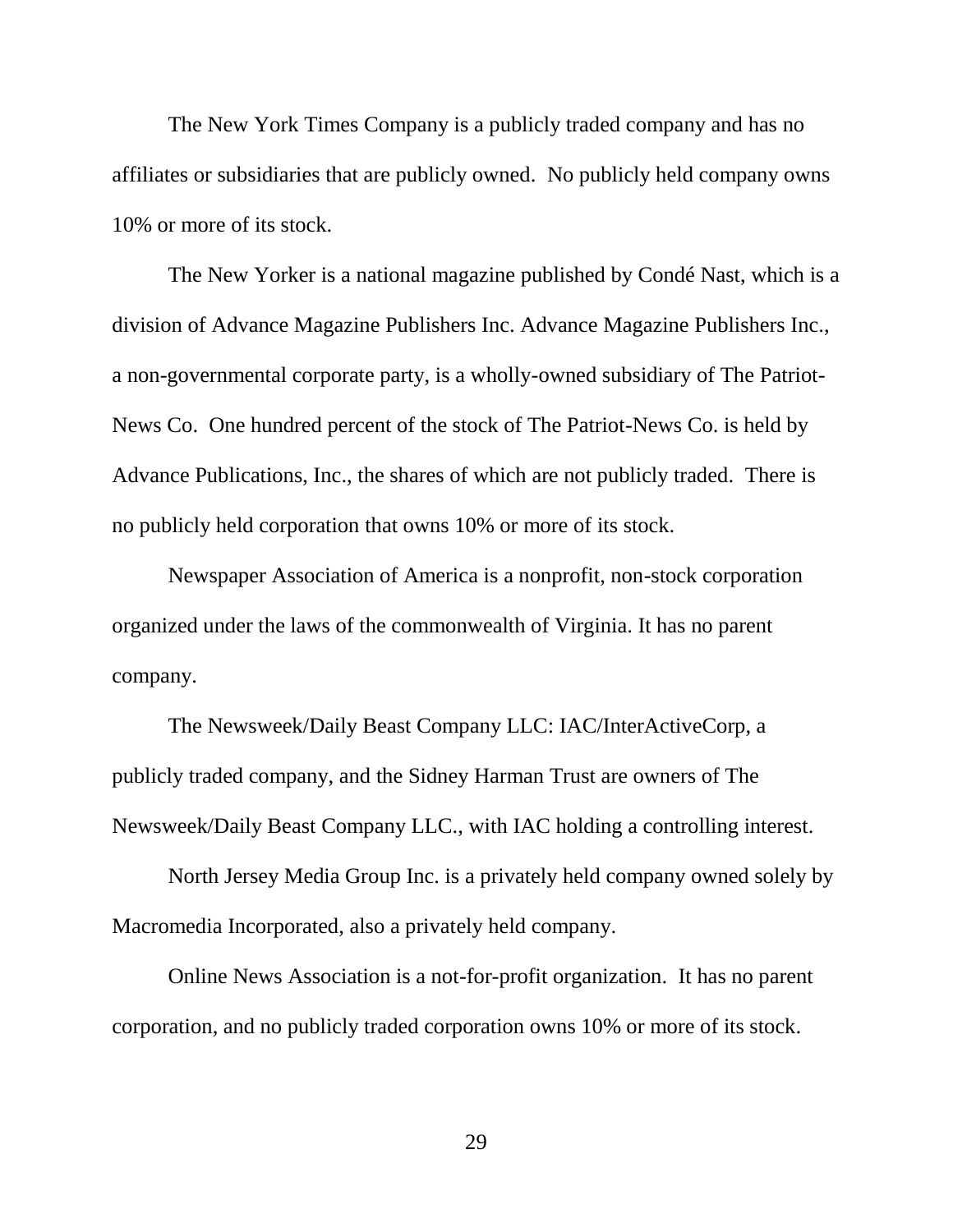POLITICO LLC is a wholly owned subsidiary of privately held Capitol News Company, LLC.

Radio Television Digital News Association is a nonprofit organization that has no parent company and issues no stock.

The Seattle Times Company: The McClatchy Company owns 49.5% of the voting common stock and 70.6% of the nonvoting common stock of The Seattle Times Company.

Society of Professional Journalists is a non-stock corporation with no parent company.

Stephens Media LLC is a privately owned company with no affiliates or subsidiaries that are publicly owned.

Time Inc. is a wholly owned subsidiary of Time Warner Inc., a publicly traded corporation. No publicly held corporation owns 10% or more of Time Warner Inc.'s stock.

Tribune Company is a privately held company.

WP Company LLC (d/b/a The Washington Post) is a wholly-owned subsidiary of The Washington Post Company, a publicly held corporation. Berkshire Hathaway, Inc., a publicly held company, has a 10 percent or greater ownership interest in The Washington Post Company.